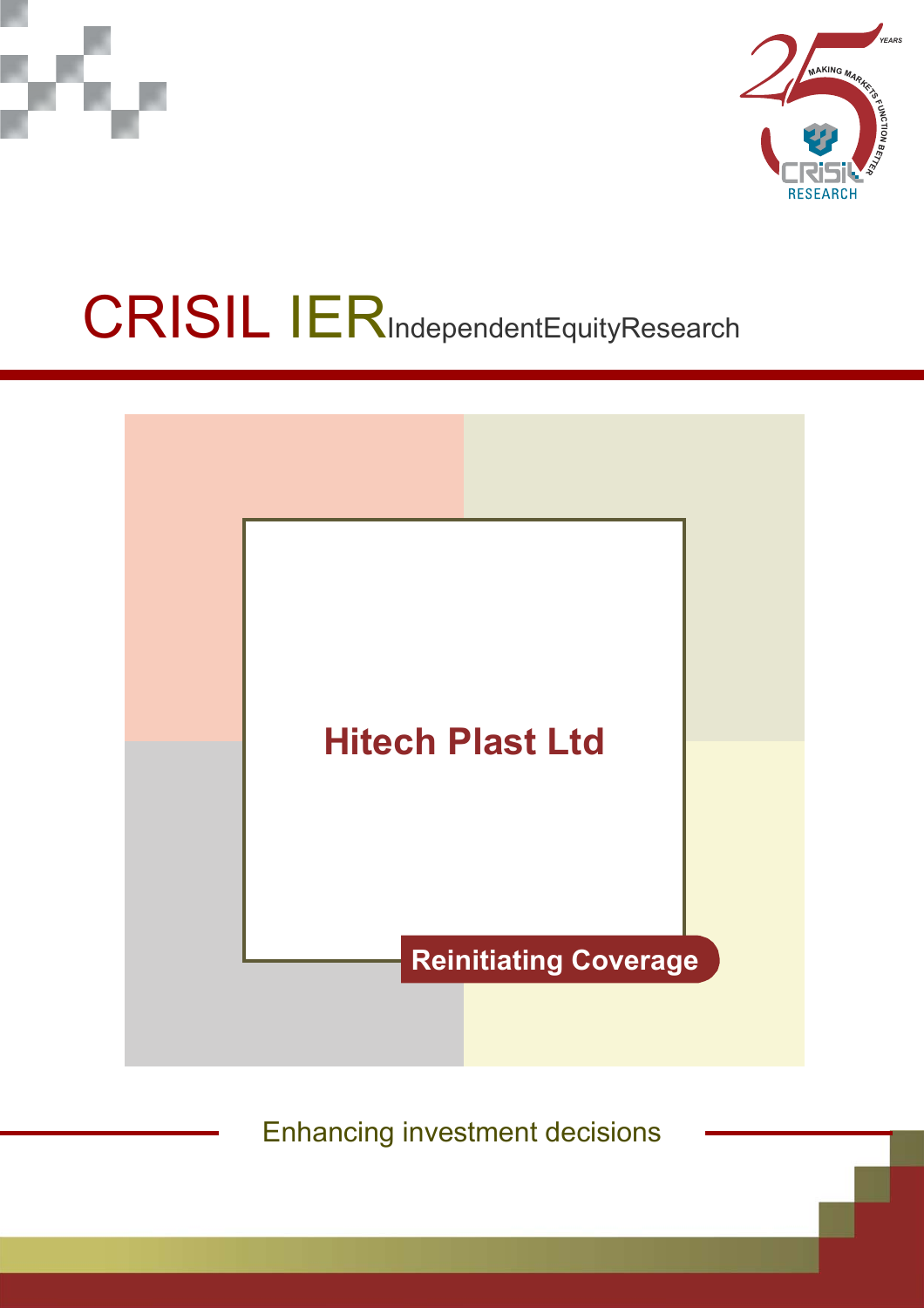## **Explanation of CRISIL Fundamental and Valuation (CFV) matrix**

The CFV Matrix (CRISIL Fundamental and Valuation Matrix) addresses the two important analysis of an investment making process – Analysis of Fundamentals (addressed through Fundamental Grade) and Analysis of Returns (Valuation Grade) The fundamental grade is assigned on a five-point scale from grade 5 (indicating Excellent fundamentals) to grade 1 (Poor fundamentals) The valuation grade is assigned on a fivepoint scale from grade 5 (indicating strong upside from the current market price (CMP)) to grade 1 (strong downside from the CMP).

| <b>CRISIL</b>            |                        | <b>CRISIL</b>          |                                     |
|--------------------------|------------------------|------------------------|-------------------------------------|
| <b>Fundamental Grade</b> | <b>Assessment</b>      | <b>Valuation Grade</b> | <b>Assessment</b>                   |
| 5/5                      | Excellent fundamentals | 5/5                    | Strong upside (>25% from CMP)       |
| 4/5                      | Superior fundamentals  | 4/5                    | Upside (10-25% from CMP)            |
| 3/5                      | Good fundamentals      | 3/5                    | Align (+-10% from CMP)              |
| 2/5                      | Moderate fundamentals  | 2/5                    | Downside (negative 10-25% from CMP) |
| 1/5                      | Poor fundamentals      | 1/5                    | Strong downside (<-25% from CMP)    |

## **About CRISIL Limited**

CRISIL is a global analytical company providing ratings, research, and risk and policy advisory services. We are India's leading ratings agency. We are also the foremost provider of high-end research to the world's largest banks and leading corporations.

## **About CRISIL Research**

CRISIL Research is India's largest independent and integrated research house. We provide insights, opinions, and analysis on the Indian economy, industries, capital markets and companies. We are India's most credible provider of economy and industry research. Our industry research covers 70 sectors and is known for its rich insights and perspectives. Our analysis is supported by inputs from our network of more than 4,500 primary sources, including industry experts, industry associations, and trade channels. We play a key role in India's fixed income markets. We are India's largest provider of valuations of fixed income securities, serving the mutual fund, insurance, and banking industries. We are the sole provider of debt and hybrid indices to India's mutual fund and life insurance industries. We pioneered independent equity research in India, and are today India's largest independent equity research house. Our defining trait is the ability to convert information and data into expert judgments and forecasts with complete objectivity. We leverage our deep understanding of the macro economy and our extensive sector coverage to provide unique insights on micro-macro and cross-sectoral linkages. We deliver our research through an innovative web-based research platform. Our talent pool comprises economists, sector experts, company analysts, and information management specialists.

## **CRISIL Privacy**

CRISIL respects your privacy. We use your contact information, such as your name, address, and email id, to fulfill your request and service your account and to provide you with additional information from CRISIL and other parts of The McGraw-Hill Companies, Inc. you may find of interest. For further information, or to let us know your preferences with respect to receiving marketing materials, please visit www.crisil.com/privacy. You can view McGraw-Hill's Customer Privacy Policy at http://www.mcgrawhill.com/site/tools/privacy/privacy\_english. **Last updated: April 30, 2012** 

## **Analyst Disclosure**

Each member of the team involved in the preparation of the grading report, hereby affirms that there exists no conflict of interest that can bias the grading recommendation of the company.

## **Disclaimer:**

This **Company-commissioned CRISIL IER** report is based on data publicly available or from sources considered reliable. CRISIL Ltd. (CRISIL) does not represent that it is accurate or complete and hence, it should not be relied upon as such. The data / report is subject to change without any prior notice. Opinions expressed herein are our current opinions as on the date of this report. Nothing in this report constitutes investment, legal, accounting or tax advice or any solicitation, whatsoever. The subscriber / user assume the entire risk of any use made of this data / report. CRISIL especially states that, it has no financial liability whatsoever, to the subscribers / users of this report. This report is for the personal information only of the authorised recipient in India only. This report should not be reproduced or redistributed or communicated directly or indirectly in any form to any other person – especially outside India or published or copied in whole or in part, for any purpose.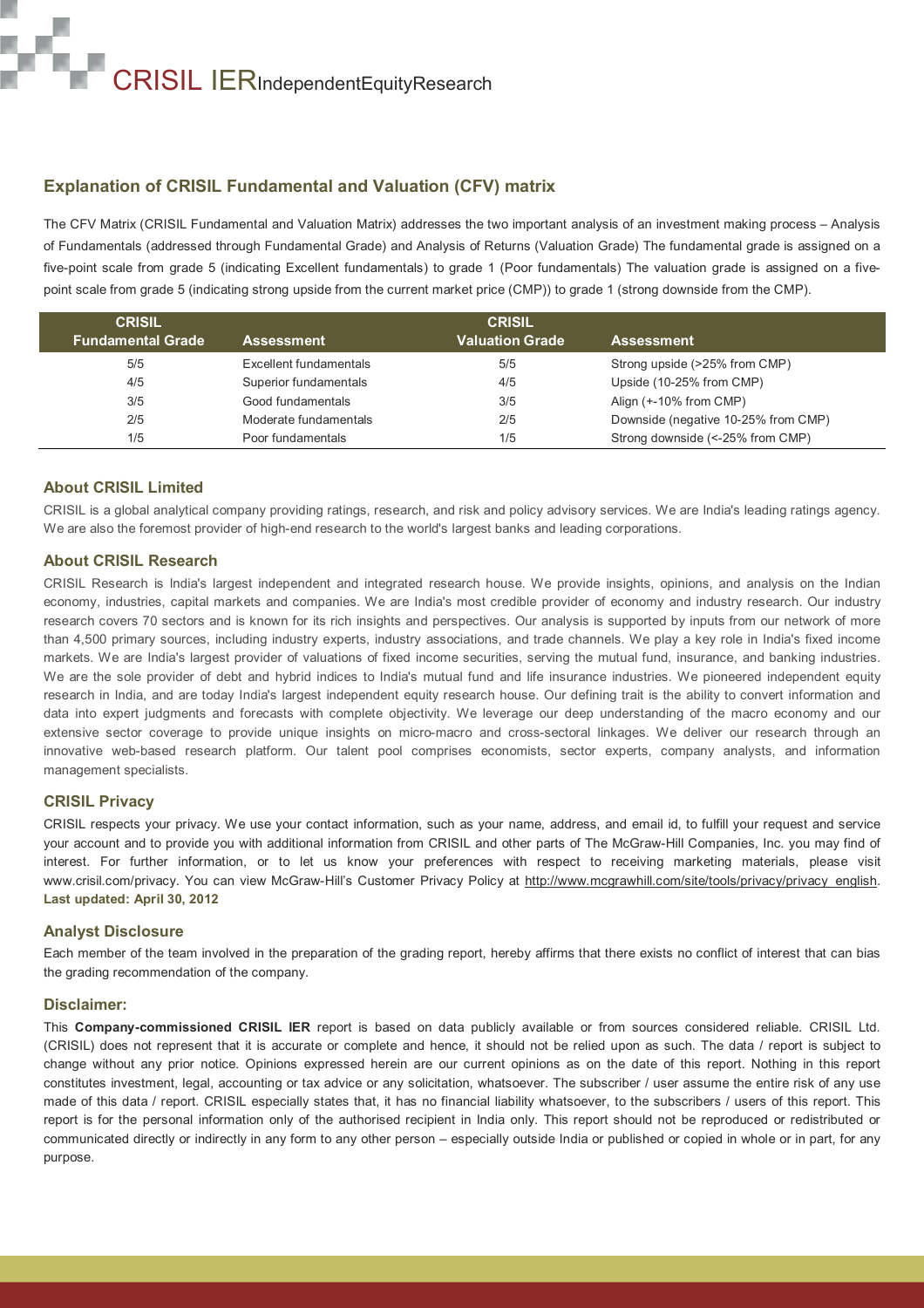## **Hitech Plast Ltd**

## **New management, new business resolutions**

| <b>Fundamental Grade</b> | 3/5 (Good fundamentals)         |
|--------------------------|---------------------------------|
| <b>Valuation Grade</b>   | 5/5 (CMP has strong upside)     |
| <b>Industry</b>          | <b>Containers and packaging</b> |

Hitech Plast Ltd (Hitech), a leading manufacturer of polymer-based containers for the paints, FMCG, agrochemicals, lubricants and pharmaceutical industries, endured a tough FY12 due to low offtake from its largest client Asian Paints (mainly due to a planned plant shutdown) and FMCG clients. In order to revive the business, Hitech has appointed new key management personnel; their focus is on expanding the client base and reducing costs. We expect the business momentum to pick up on the back of expected end-user industry growth and addition of new clients. However, client concentration and slowdown in end-user demand remain key risks. We assign a fundamental grade of **3/5**, indicating that its fundamentals are **good** relative to other listed securities in India.

## **Asian Paints' business concentration - boon and bane**

Asian Paints accounted for 41% of Hitech's consolidated revenues on an average over FY08- 12. This business concentration works well for Hitech (35-40% market share) as Asian Paints is the largest organised manufacturer and is expected to grow faster than the overall paint industry in India. However, any operational issue in Asian Paints' plants would have an adverse impact on Hitech's revenues and profitability as was seen in FY12. Hence, timely commissioning of Asian Paints' Khandala plant (for which Hitech is setting up a dedicated facility) and smooth operations at its other plants are key monitorables.

## **Non-paint segment's growth to be driven by new client acquisitions, industry growth**

The non-paint container segment incurred losses in FY12 as the utilisation rate declined due to low offtake from certain FMCG clients for whom Hitech had set up dedicated capacities. To mitigate this risk, the company is now focusing on expanding its client base to include industries such as agrochemicals. We expect end-user industry growth to remain robust and expect Hitech to benefit from the same.

## **Revenues to grow at three-year CAGR of 15%; PAT to grow at 26%**

Consolidated revenues are expected to grow at a three-year CAGR of 15% to ₹5.9 bn in FY15 driven by 16% growth in the paint container segment and 14% growth in the non-paint container segment. EBITDA margin is expected to improve by 127 bps to 13.2% as business in both the segments is expected to pick up and utilisation rates are expected to improve. Driven by this, PAT is expected to grow at a three-year CAGR of 26% to ₹210 mn. RoE and RoCE are expected to improve from 9.3% and 14% in FY12 to 13.8% and 19.4% in FY15, respectively.

### **Valuations: Current market price has strong upside**

We have used the discounted cash flow method to value Hitech and arrived at a fair value of ₹80 per share. This fair value implies P/E multiples of 7x FY14E EPS and 5x FY15E EPS. At the current market price of ₹57, our valuation grade is **5/5**.

| <b>KEY FORECAST</b> |             |             |              |              |              |
|---------------------|-------------|-------------|--------------|--------------|--------------|
| ∣ (₹ mn)            | <b>FY11</b> | <b>FY12</b> | <b>FY13E</b> | <b>FY14E</b> | <b>FY15E</b> |
| Operating income    | 3,451       | 3,861       | 4,529        | 5,102        | 5,920        |
| <b>EBITDA</b>       | 466         | 460         | 563          | 651          | 781          |
| Adj Net income      | 142         | 104         | 128          | 150          | 210          |
| Adj EPS-₹           | 10.8        | 7.9         | 9.7          | 11.4         | 16.0         |
| EPS growth $(\% )$  | (4.1)       | (26.5)      | 22.9         | 16.9         | 40.5         |
| Dividend yield (%)  | 2.8         | 2.8         | 2.6          | 3.5          | 5.2          |
| ROCE(%)             | 18.7        | 14.0        | 15.5         | 16.9         | 19.4         |
| RoE (%)             | 14.4        | 9.3         | 10.5         | 11.0         | 13.8         |
| PE(x)               | 5.3         | 7.3         | 5.9          | 5.1          | 3.6          |
| P/BV(x)             | 0.9         | 0.9         | 0.8          | 0.7          | 0.6          |
| EV/EBITDA (x)       | 4.2         | 4.6         | 4.2          | 3.5          | 3.1          |

NM: Not meaningful; CMP: Current market price

**Source: Company, CRISIL Research estimates** 

#### **<sup>M</sup>AKIN<sup>G</sup> <sup>M</sup>ARKET<sup>S</sup> FUNTON BETTER** *YEARS*

## **January 15, 2013**

| <b>Fair Value</b> | ₹80 |
|-------------------|-----|
| <b>CMP</b>        | ₹57 |

## **CFV MATRIX**



## **KEY STOCK STATISTICS**

| NIFTY/SENSEX                                     | 6057/19987 |                          |
|--------------------------------------------------|------------|--------------------------|
| <b>NSE/BSE ticker</b>                            |            | <b>HITECHPLAS/HITECH</b> |
| Face value ( $\bar{\tau}$ per share)             |            | 10                       |
| Shares outstanding (mn)                          |            | 13.2                     |
| Market cap $(\xi \text{mn})/(US\$ mn)            |            | 756/14                   |
| Enterprise value (₹ mn)/(US\$ mn)                | 2,365/42   |                          |
| 52-week range (₹)/(H/L)                          | 75/48      |                          |
| <b>Beta</b>                                      | 0.79       |                          |
| Free float (%)                                   | 33.3%      |                          |
| Avg daily volumes (30-days)                      | 3,455      |                          |
| Avg daily value (30-days) ( $\overline{\xi}$ mn) |            | 02                       |

## **SHAREHOLDING PATTERN**



## **PERFORMANCE VIS-À-VIS MARKET**

|        | <b>Returns</b>                    |    |       |       |  |
|--------|-----------------------------------|----|-------|-------|--|
|        | $12-m$<br>$3-m$<br>$6-m$<br>$1-m$ |    |       |       |  |
| Hitech | 6%                                | 2% | $-7%$ | $-3%$ |  |
| Nifty  | 3%                                | 7% | 16%   | 24%   |  |

## **ANALYTICAL CONTACT**

| Mohit Modi (Director)        | mohit.modi@crisil.com          |
|------------------------------|--------------------------------|
| Kamna Motwani                | kamna.motwani@crisil.com       |
| Bhaskar Bukrediwala          | bhaskar.bukrediwala@crisil.com |
| <b>Client servicing desk</b> |                                |
| +91 22 3342 3561             | clientservicing@crisil.com     |
|                              |                                |

For detailed initiating coverage report please visit: www.ier.co.in

CRISIL Independent Equity Research reports are also available on Bloomberg (CRI <go>) and Thomson Reuters.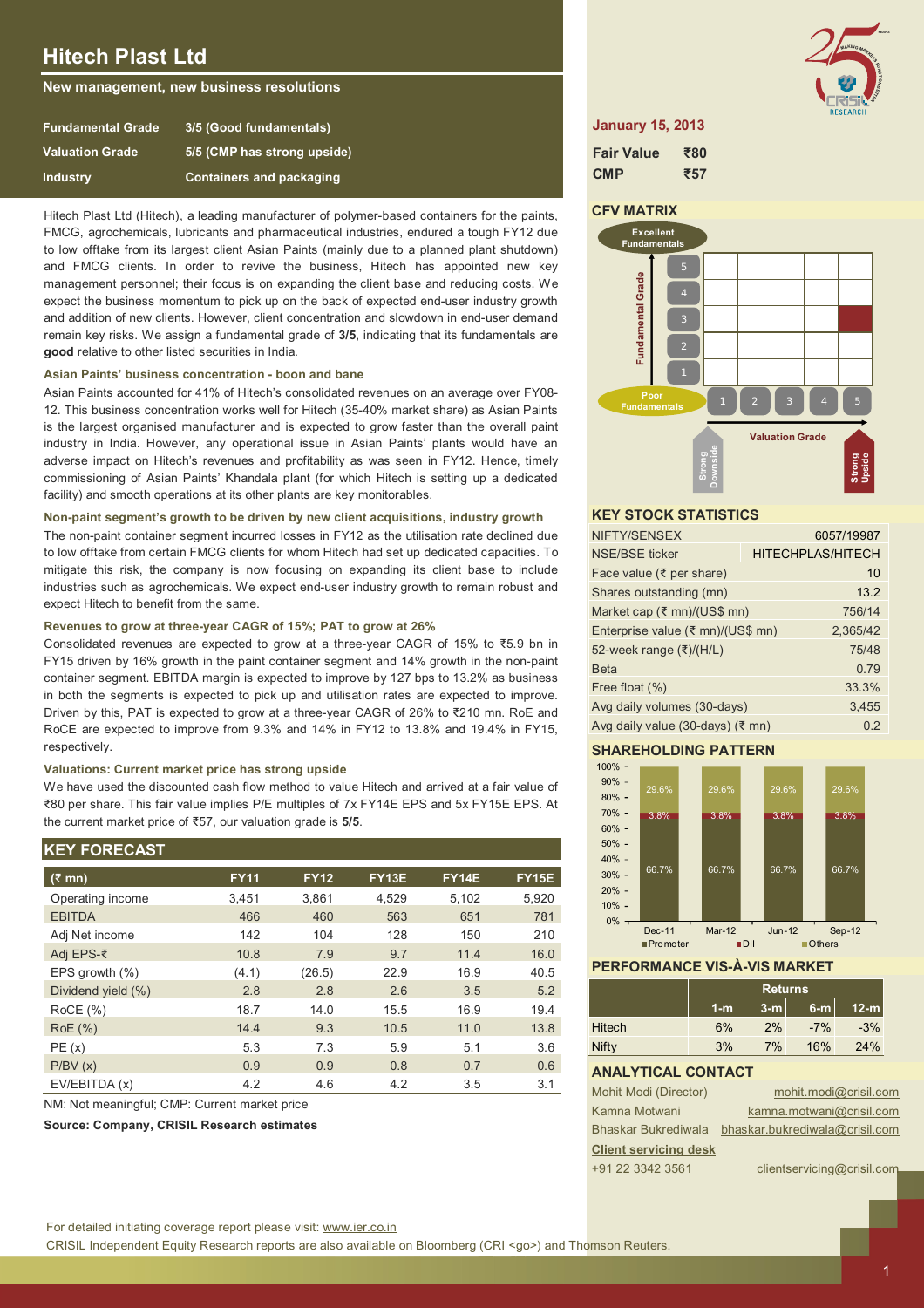**CRISIL IERIndependentEquityResearch**<br> **CRISIL IERIndependentEquityResearch** 

## **Table 1: Hitech - Business environment**

| Product/segment                           | <b>Paint container segment</b><br>Non-paint container segment                                                                                                                                                                                                                                                                                               |                                                                                                                                                                                                                                                                                                                                                  |  |
|-------------------------------------------|-------------------------------------------------------------------------------------------------------------------------------------------------------------------------------------------------------------------------------------------------------------------------------------------------------------------------------------------------------------|--------------------------------------------------------------------------------------------------------------------------------------------------------------------------------------------------------------------------------------------------------------------------------------------------------------------------------------------------|--|
| <b>Revenue contribution (FY12)</b>        | 60%                                                                                                                                                                                                                                                                                                                                                         | 40%                                                                                                                                                                                                                                                                                                                                              |  |
| <b>Revenue contribution</b><br>(FY15E)    | 61%                                                                                                                                                                                                                                                                                                                                                         | 39%                                                                                                                                                                                                                                                                                                                                              |  |
| Product/ service offering                 | Plastic containers (0.2 litres to 20 litres) for the<br>packaging of paints (water-based) and chemicals                                                                                                                                                                                                                                                     | Plastic containers (5 ml to 5 litres) for packaging of<br>personal and home care, food and health products,<br>pharmaceuticals and agrochemicals                                                                                                                                                                                                 |  |
| <b>Geographic presence</b>                | Supplies only in the domestic market - manufacturing<br>presence in North, West and South India                                                                                                                                                                                                                                                             | Supplies predominantly in the Indian market with a<br>small export presence                                                                                                                                                                                                                                                                      |  |
| <b>Market position</b>                    | One of the largest organised players<br>Leading player in the paint container segment with<br>a market share of 35-40%<br>Caters to 40% of Asian Paints' polymer container<br>requirements                                                                                                                                                                  |                                                                                                                                                                                                                                                                                                                                                  |  |
| Sales growth<br>(FY10-FY12 - 2-year CAGR) | 20% (volume CAGR 10%, realisation CAGR 9.6%)                                                                                                                                                                                                                                                                                                                | 22% (volume CAGR 13.7%, realisation CAGR 6.8%)                                                                                                                                                                                                                                                                                                   |  |
| Sales growth<br>(FY12-FY15 - 3-year CAGR) | 16% (Volume CAGR 12%, realisation CAGR 3%)                                                                                                                                                                                                                                                                                                                  | 14% (Volume CAGR 9%, realisation CAGR 5%)                                                                                                                                                                                                                                                                                                        |  |
| <b>Demand drivers</b>                     | Growth in the paint industry driven by:<br>п<br>Increase in penetration in rural areas and<br>higher frequency of repainting due to higher<br>income levels<br>Increase in consumption of paints due to<br>investment in real estate                                                                                                                        | Growth in the FMCG industry (food, personal care,<br>home care, health products, etc.) driven by:<br>Increase in population<br>Increase in consumption as affordability will<br>increase due to rising income levels<br>Higher penetration of organised retail<br>Increasing importance of packaging for branding<br>п<br>and marketing purposes |  |
| <b>Key competitors</b>                    | Competition mainly from Mold-Tek Packaging in the<br>organised segment and also from the unorganised<br>players                                                                                                                                                                                                                                             | Higher competition from the unorganised segment and<br>competition from organised players such as Pearl<br>Polymers, Mold-Tek Packaging and Manjushree<br>Technopak                                                                                                                                                                              |  |
| <b>Key risks</b>                          | Low or delayed offtake from key clients such as Asian Paints for whom Hitech has set up dedicated facilities<br>П<br>Increase in raw material prices as the company is not able to pass on the increase with immediate effect<br>Slowdown in end-user industry growth due to weak macroeconomic factors<br>Increase in competition from unorganised players |                                                                                                                                                                                                                                                                                                                                                  |  |

**Source: Company, CRISIL Research**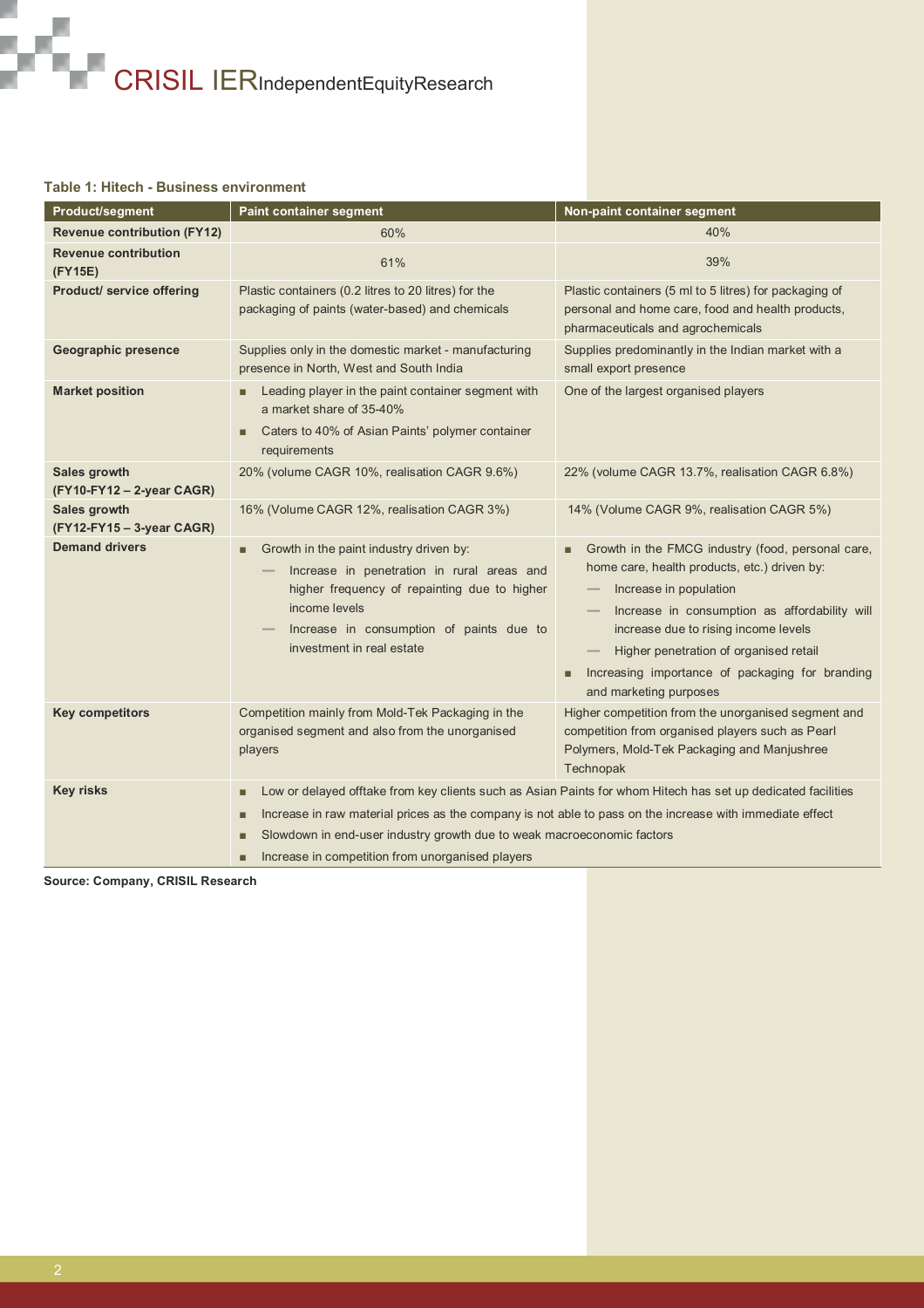

## **Grading Rationale**

## **Last year was a challenge but business is now looking up**

FY12 proved to be tough for Hitech. Both its business segments – paint container and nonpaint container – reported muted volume growth due to lower offtake from key clients for whom the company has set up dedicated capacities. Hitech's overall volumes grew by 2.7% in FY12 compared to an average volume growth of 20% over FY09-11; however, revenues grew by 12% because realisations improved due to higher polymer prices. PAT declined by 27.5% y-o-y due to160 bps decline in EBITDA margin.

However, we now expect Hitech to get back on the growth track following two developments: a) The recent hiring of key top management personnel (please refer to page 15 for details). Backed by good experience in the industry in which Hitech operates, the new management has already devised a strategy to nudge the company back on the growth path; based on our interactions, we believe the new management has strong capabilities. b) The growth prospects of the end-user industries are promising and Hitech has acquired new clients to drive revenue growth in both business segments.

20.7%

2.7%

**Hitech's volumes grew by 2.7% in FY12 compared to an average volume growth of 20% over FY09-11** 



14.6

 $0%$ 

5%

10%

15%

20%

25%

30%

24.4%

## **Maintains foothold in competitive rigid packaging industry**

FY09 FY10 FY11 FY12 →→ Volume growth

With an installed capacity of 36,870 tonnes (paint and non-paint containers), Hitech continues to be one of the leading organised players in the domestic rigid packaging industry (polymerbased) – it has a market share of 35-40% in the paint container industry and is one of the largest players in the non-paint container industry. Its consolidated revenues have grown at a four-year CAGR of 21% supported by 15% volume CAGR over the same period. The company has been able to maintain foothold in the industry despite strong presence of the unorganised segment (which is more cost competitive) and expansion by organised players. Manufacturing facilities spread across 15 locations in North, West and South India enable the company to service its clients better and minimise freight cost. Further, the company has also been focussing on diversifying its client base. Hitech, which started as a manufacturer of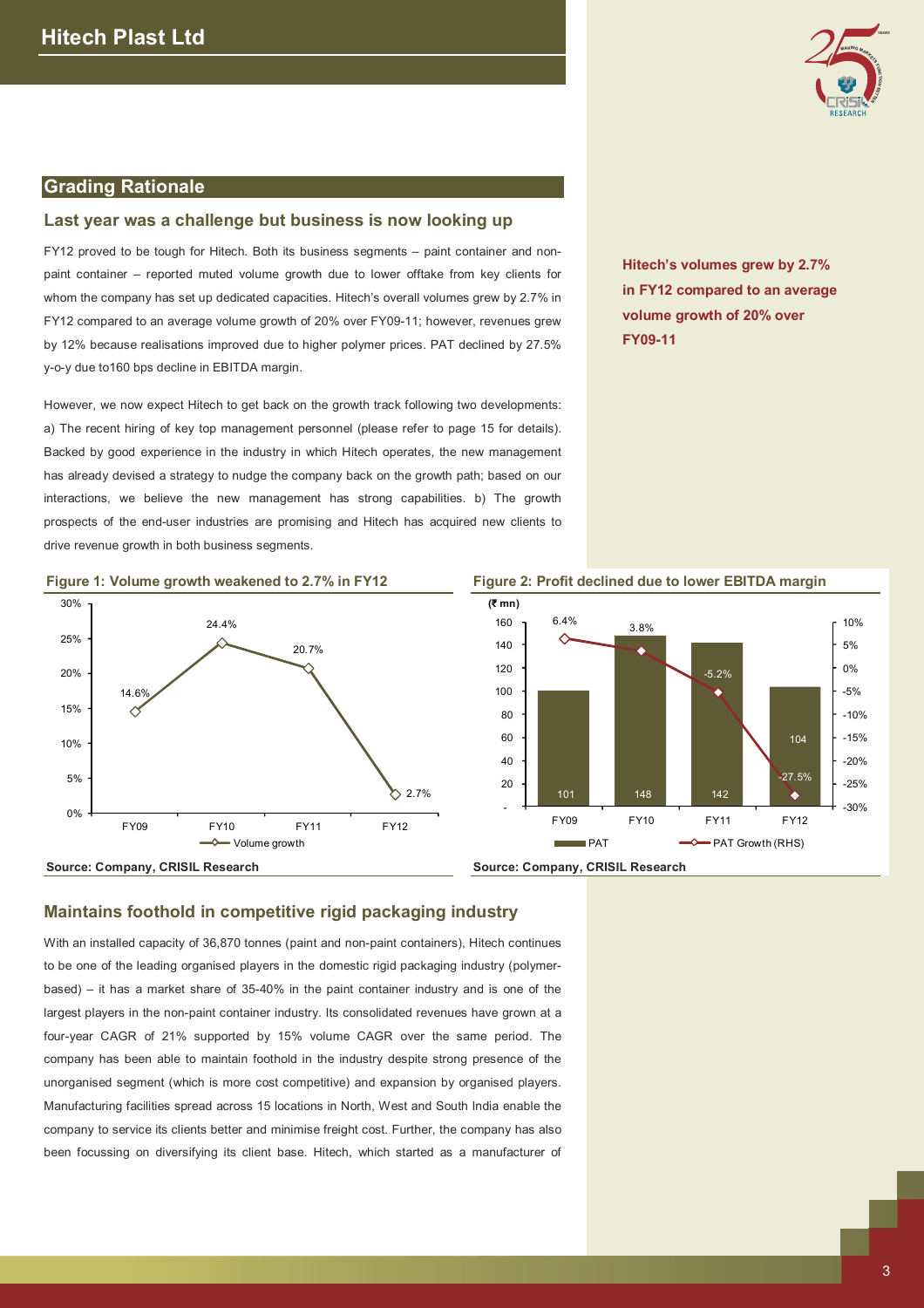## CRISIL IERIndependentEquityResearch

containers for the paint industry, has over the years added clients from industries such as chemicals, FMCG, pharmaceuticals, agrochemicals and lubricants. In FY12, the company added over 60 clients spread across paints, agrochemicals and FMCG industries.

| <b>Company</b>           | <b>Capacity</b><br>installed<br>(tonnes) | Plant<br><b>location</b><br>s | <b>Regions covered</b>                | Key products                              | Industries served                     |
|--------------------------|------------------------------------------|-------------------------------|---------------------------------------|-------------------------------------------|---------------------------------------|
| <b>Hitech</b>            | 36,870                                   | 15                            | <b>North. West and South</b><br>India | PET. HDPE and PP<br>containers            | Paint, agrochemicals, FMCG,<br>pharma |
| Manjushree<br>Technopack | 48.505                                   |                               | South India                           | PET and PP<br>containers, PET<br>preforms | FMCG (mainly beverages) and<br>pharma |
| Mold-Tek Packaging       | 20,000                                   | $\overline{7}$                | West and South India                  | PFT and PP<br>containers                  | Lubricant, paint, FMCG and pharma     |
| Pearl Polymer            | <b>NA</b>                                | 5                             | North, West and South<br>India        | <b>PET</b> containers                     | Pharma, agrochemicals, FMCG           |

## **Table 2: Hitech is a leading player in the domestic rigid packaging industry**

PET: Polyethylene terephthalate, HDPE: High density polyethylene, PP: polypropylene **Source: Company reports** 

## **Paint container segment: Asian Paints remains a key client**

Asian Paints continues to be Hitech's largest client and has accounted for 68% of the company's paint container revenues and 41% of consolidated revenues on an average over the past five years. Revenues from Asian Paints have grown at a CAGR of 22% over FY08-12 with a volume CAGR of 15%. Hitech is one of the leading vendors of Asian Paints (which follows a multiple vendor policy for all its plants) and has supplied 40% of Asian Paints' total polymer container requirement over the years.

## **Figure 3: Revenues from Asian Paints grew at 22% CAGR over FY08-12…**





**Water-based paints are** 

**packaged in polymer containers** 



## **Figure 4: … and accounted for 41% of consolidated**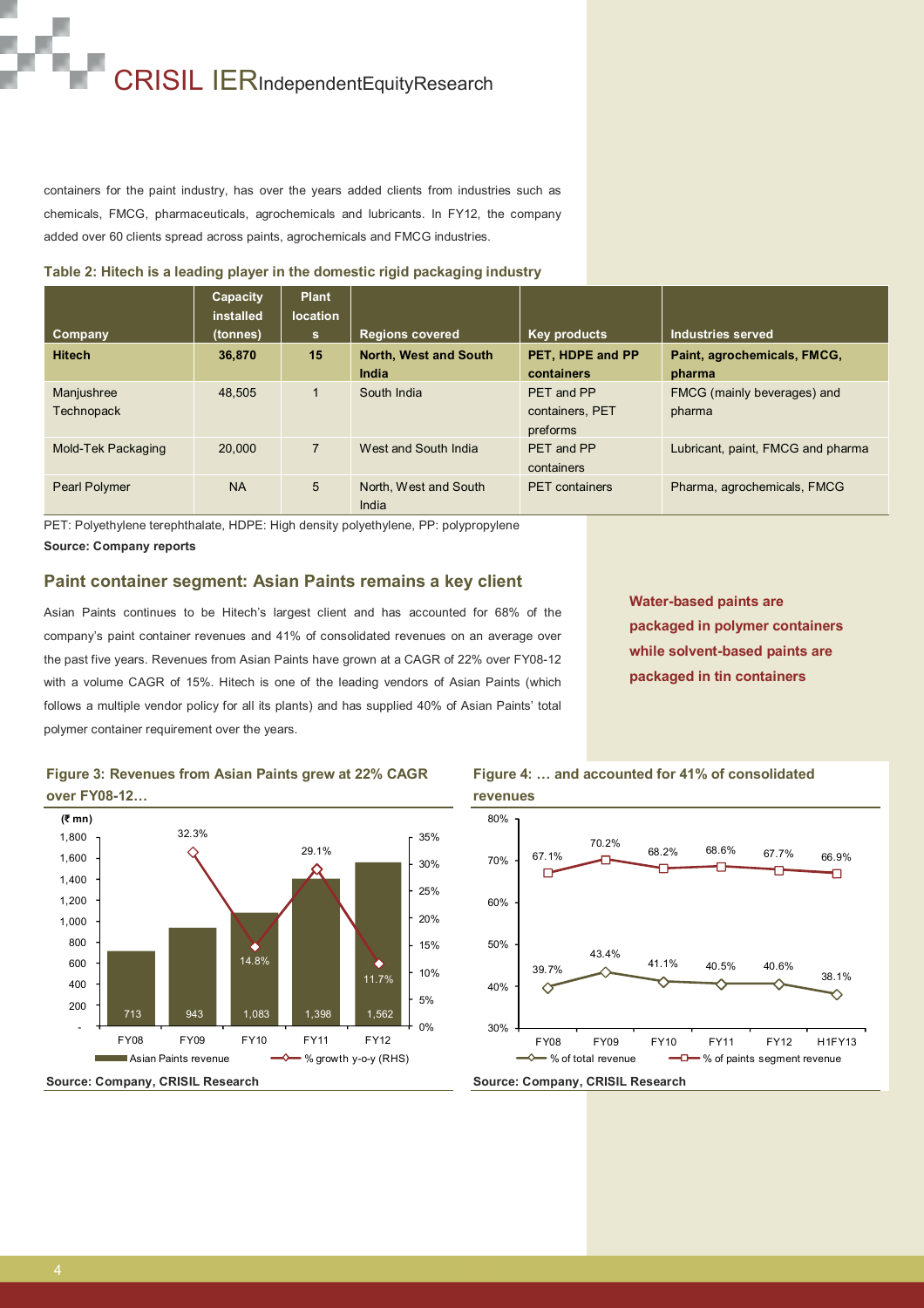

## *Concentration is both a boon and a bane*

## **Boon: Asian Paints is the market leader; Khandala capacity to strengthen relationship**

Hitech's long relationship with Asian Paints gives the company an edge over peers as Asian Paints is the largest paint manufacturer in the organised segment of the paint industry. Further, Asian Paints is expected to grow faster than the paint industry driven by its established brand name, strong distribution network and proven quality. This growth will directly benefit Hitech as it is Asian Paints' largest vendor.

In order to strengthen its relationship with Asian Paints, Hitech is setting up a 4,000-tonne dedicated facility for Asian Paints' 3,00,000 kilo litre decorative paints capacity at Khandala, Maharashtra. Asian Paints has already started trial production at this facility and expects to commence commercial operations by Q4FY13. Accordingly, Hitech plans to start trial production by February 2013 to be able to meet Asian Paints' requirements on time. The overall capex for this plant is estimated at ₹300 mn, which will be done over October 2012- January 2013 – the company has acquired land, has constructed the building and expects to receive machinery by end-January 2013. This capex will be funded through the foreign currency loan which Hitech raised in Q2FY13. We have factored in sales from this plant from FY14 onwards; timely commencement of its operations is a monitorable.

## **Bane: Decline in Asian Paints' growth severely impacts Hitech's performance**

In FY12, the paint container segment volumes grew by only 2.7%; offtake from Asian Paints remained flat during the year as Asian Paints' Rohtak plant was shut for a month in Q4FY12 for capacity expansion. Further, this segment saw volume growth of 2.3% in H1FY13 – volume sold to Asian Paints declined by 2.9% as there was a slowdown in demand for paints. Asian Paints' total volumes marginally declined in Q1FY13 and grew in single digits in Q2FY13. Volumes sold to other clients grew by 12.3% during the same period due to new client additions. Based on our interactions with the company, we believe that paint demand was impacted in H1FY13 due to delayed monsoons and late festival season. The demand has picked up in Q3FY13 and we expect the demand to stay strong over the FY12-15. Further, Asian Paints' Khandala plant is on schedule and is expected to get commissioned in Q4FY13. While we do not foresee any significant risk to our forecast, the timely commissioning of Asian Paints' Khandala plant and smooth operations at its other plants are key monitorables.

**Hitech is setting up a 4,000 tonne dedicated facility for Asian Paints at Khandala, Maharashtra** 

**Volumes sold to Asian Paints grew only by 2.3% in FY12 and declined by 2.9% in H1FY13**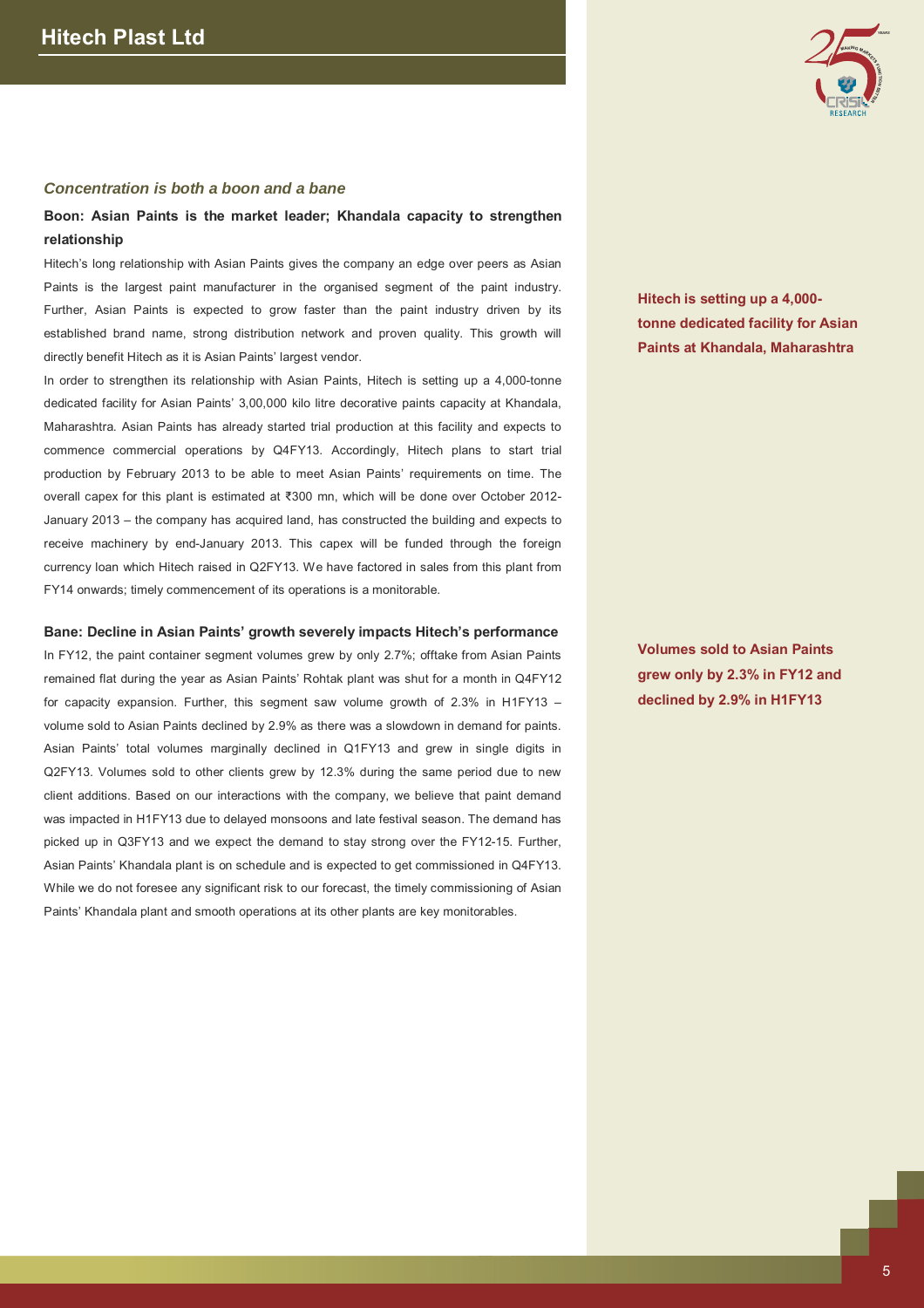



## **Figure 5: Volume growth in FY12 and H1FY13 impacted by low offtake from Asian Paints**

## **New business from international paint companies in India presents good opportunity**

A number of international paint manufacturers have set up operations in India in recent times. Hitech is looking to capitalise on this to further grow its business. It has already added new customers such as Sherwin Williams (USA, fourth largest paint manufacturer globally) and Jotun (Norway) and is channelling its marketing efforts towards adding more such companies.

Further, Hitech plans to approach Indian paint manufacturers such as Kansai Nerolac and Shalimar Paints to give a boost to its non-Asian Paints revenue. Also, it plans to minimise sales to the unorganised segment as the demand from this segment is only in the peak season and it is difficult to pass on the increase in raw material prices to this segment.

According to the company, it has sufficient capacity to cater to the needs of the new clients and does not plan to expand its capacity any further over the next two-three years. We expect Asian Paints to continue to be the largest client for Hitech. At the same time, the MNC companies present significant opportunity for Hitech; revenues from these MNCs will grow at a strong pace as these companies increase their penetration in India. However, making inroads into companies such as Kansai Nerolac and Shalimar Paints will take some time as these players already have an established vendor base.

## **Paint industry's growth to benefit organised players like Hitech**

The domestic paint industry, valued at ₹290 bn as per the Indian Paints Association, has been growing at 12-15% per annum over the past few years. A strong correlation has been observed between the paint industry growth and GDP growth - it has historically grown at 1.5- 2x GDP growth. Going forward, we expect the paint industry to maintain its correlation with GDP growth and expect 10-12% growth per annum over the next few years.

**Hitech is already a vendor for MNC paint manufacturers such as Sherwin Williams and Jotun**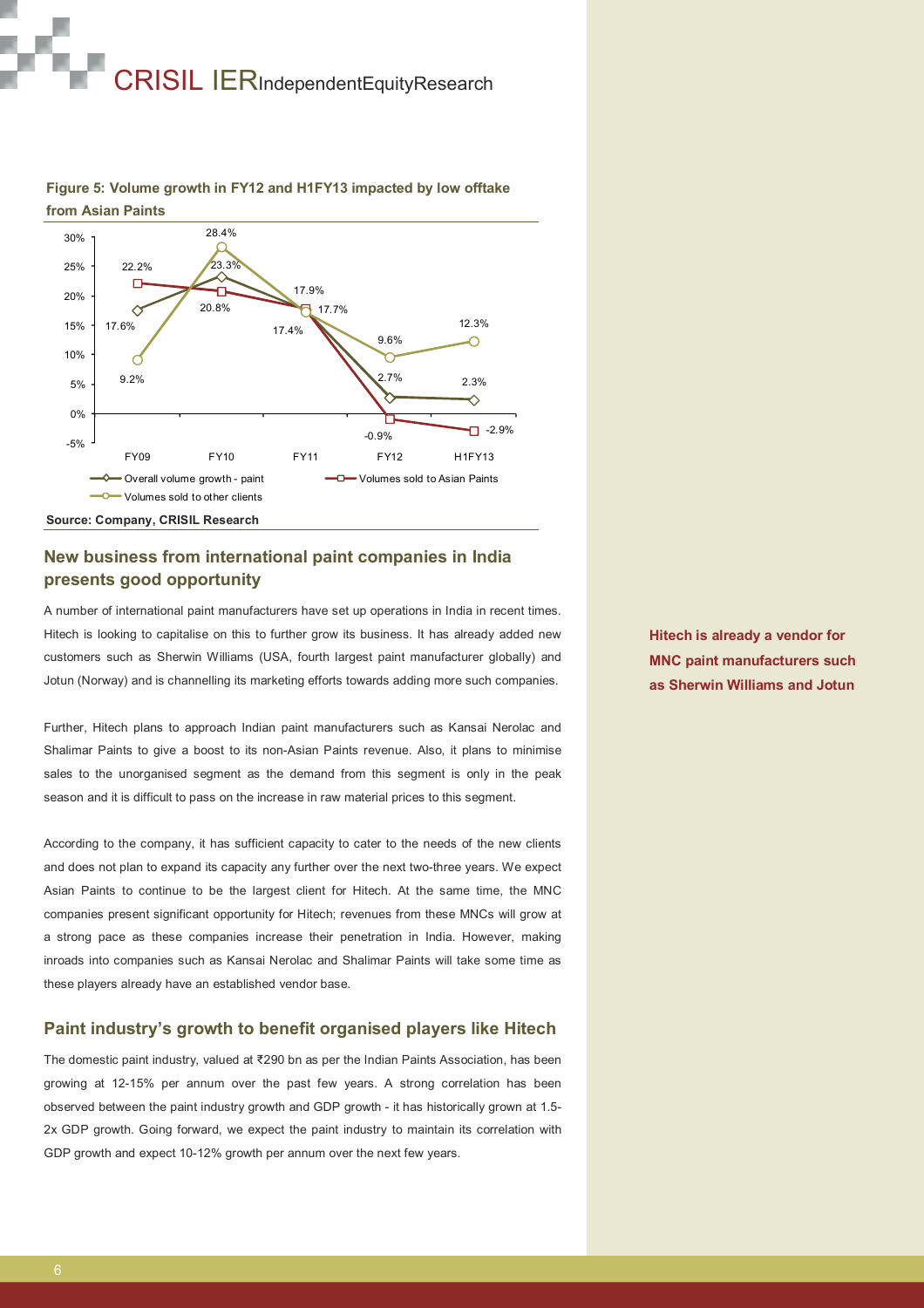

## *Indian demographics work in favour of the paint industry*

The per capita consumption of paints in India is currently one of the lowest at 1.35 kg compared to 25 kg in the US, 12 kg in Japan and 5 kg in Malaysia. Further, penetration of paints in the rural areas is significantly lower than urban areas. The per capita income in India is on the rise both in the urban and rural areas, which is expected to increase affordability. This should result in higher penetration of paints and also increase the frequency of repainting. Further, (a) increase in demand for residential real estate due to reducing household size, increasing urbanisation, higher disposable income and easy availability of finances, and (b) growth in commercial real estate due to economic growth and increase in organised retail, work in favour of the paint industry.

## *Preference for water- based paints…*

The decorative paint industry accounts for 65-70% of the overall industry and caters mainly to real estate. This segment can be further subdivided into water-based paints (emulsions, whitewash, distemper and cement) and solvent-based paints (enamels and varnishes). Waterbased paints are preferred as they are more environment friendly and emit lower fumes compared to solvent-based paints. We expect the former to grow faster than solvent-based paints.

#### *… and increase in the share of organised paint manufacturers…*

The organised segment accounts for 65% of the Indian paint industry and includes Asian Paints, Berger Paints, Kansai Nerolac, Akzo Nobel and Shalimar Paints. Asian Paints is the market leader with 50-55% market share in the organised segment. Over the past few years, there has been a gradual shift towards the organised sector in the paint industry driven by increase in quality consciousness among end-users. The brands are becoming increasingly important as the end-consumers are getting involved in the purchase decisions especially for repainting. Additionally, the use of value-added products (manufactured mainly by the organised segment) is increasing due to rise in disposable income. All these factors augur well for the organised segment, which is expected to gain share in the industry and grow faster than the unorganised segment.

## *… work well for Hitech*

Organised paint manufacturers prefer to source their packaging material from organised container manufacturers such as Hitech given high quality, seamless supply and better serviceability. Additionally, with the increase in automation in the paint manufacturing plants, the importance of quality of packaging containers is expected to increase as an automised line requires zero defect containers. We believe that Hitech is well placed to benefit from the shift towards water-based paints by virtue of its leading position. Further, increase in the organised segment's market share in the paint industry augurs well for Hitech due to its strong relationship with players such as Asian Paints and Berger Paints.

**Water-based paints are more environment friendly and emit lower fumes compared to solvent-based paints**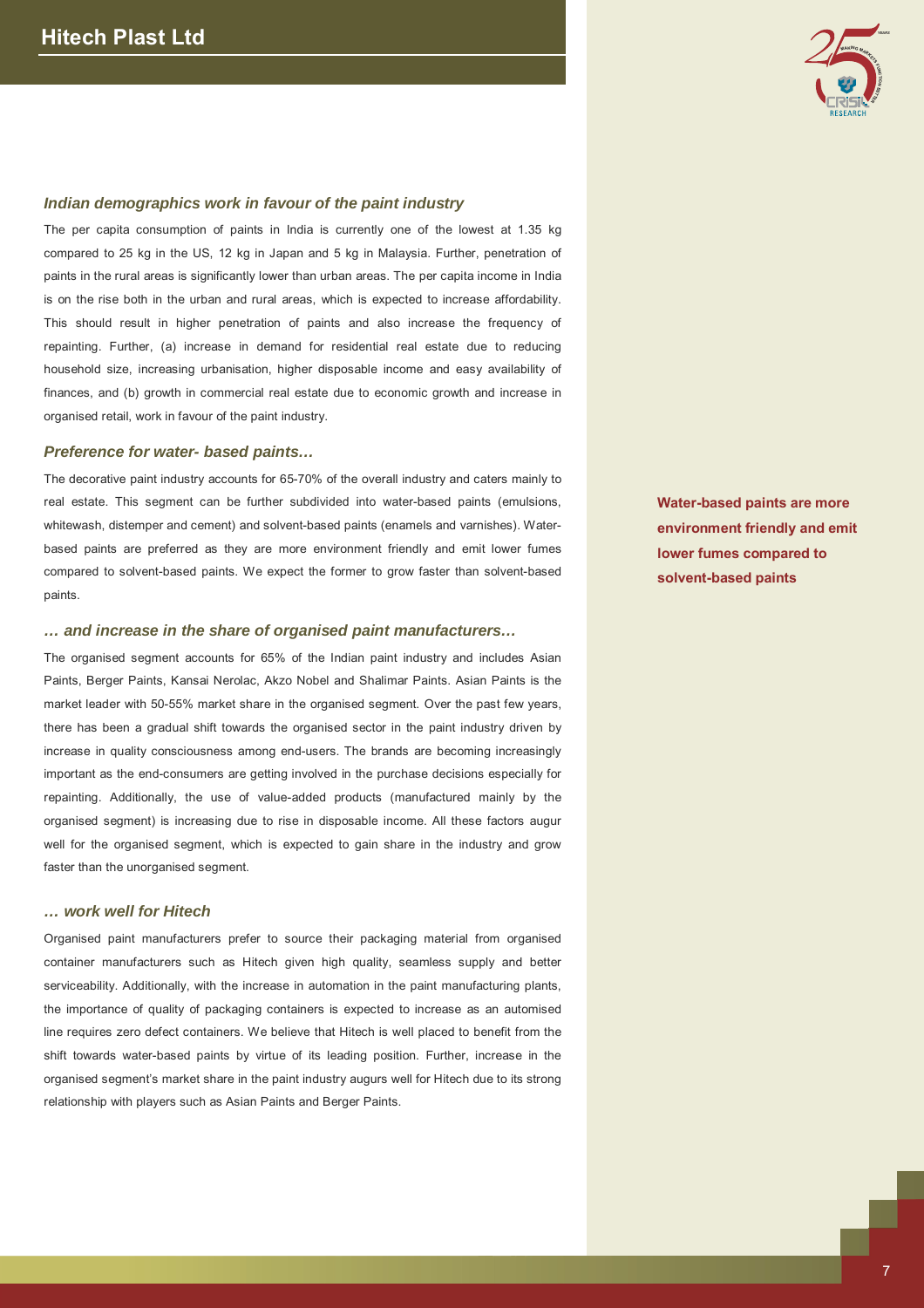

## **Non-paint container segment: Expanding client base to mitigate client concentration risk**

In FY12, the profitability of the non-paint container segment declined significantly as the utilisation levels dropped to 56% from 75% in FY11 due to lower offtake from some FMCG clients for whom the company had set up dedicated capacities. As a result, the division incurred losses in FY12. This business has picked up in H1FY13 driven by an export order from Hindustan Unilever, which is expected to last till end-FY13.

In order to ensure steady business and optimum utilisation levels, Hitech is now focussing on expanding its client base in this segment. It has added 28 new clients in this segment over the past one year. Also, the company is now focussing on verticals other than FMCG such as the agrochemical industry to de-risk in case of a slowdown in demand from FMCG clients like in FY12. It has already added agrochemical players such as PI Industries, Excel Industries and Monsanto India as its clients.

## **Figure 6: Non-paint utilisation rate dipped in FY12… Figure 7: … which resulted in losses**



**Non-paint container segment's utilisation levels dropped to 56% in FY12 from 75% in FY11** 



## **FMCG and agrochemical industries expected to grow**

## *FMCG industry to more than double over next four-five years*

According to industry sources, the Indian FMCG industry (food and beverages, household care, personal care and health care products) was pegged at over US\$ 30 bn in 2011. The demand for FMCG products in India is expected to remain strong driven by rise in disposable income, increase in rural penetration and increase in penetration of organised retail. Accordingly, the industry's revenues are expected to more than double over the next four-five years.

## *Agrochemicals industry to grow at 15% CAGR*

According to the Associated Chambers of Commerce and Industry in India (ASSOCHAM), India is currently the fourth largest producer of agrochemicals (after the US, Japan and China) and the Indian agrochemical industry is currently valued at ₹160 bn. The domestic demand for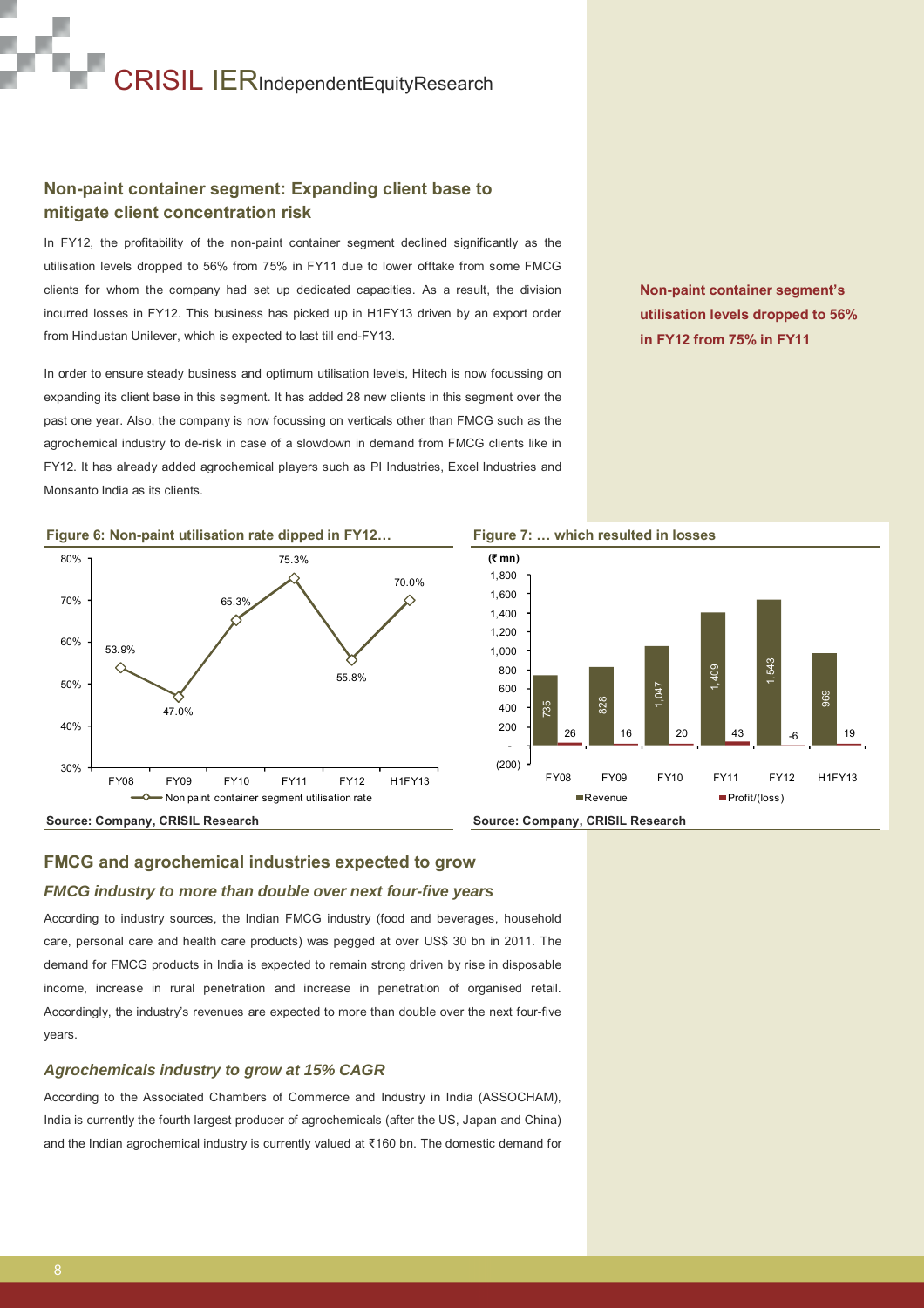

agrochemicals is expected to remain robust driven by the government's thrust on their use, increase in awareness about their benefits, need for increase in farm production due to the increasing population, and growing horticulture and floriculture industries in India. ASSOCHAM expects this industry to grow at 15% CAGR to ₹250 bn by 2015.

## **Cost reduction and quality improvement measures to make Hitech competitive in the long run**

Having seen a dip in profitability in FY12, the management has indicated that it is working on various fronts to make the company more efficient and cost competitive. Some of the initiatives taken by the company are:

Power: Power and fuel costs have increased substantially due to revision in power tariffs in most states and increase in diesel prices, making the use of diesel generator sets expensive. In order to reduce total power consumed, the company is procuring all new machines with higher energy efficiency and is trying to reduce cycle time by modifying mould designs. Also, the company has brought consultants on board who are working towards a plan to reduce power cost.

Labour: Hitech is trying to reduce labour cost by increasing the level of automation in its plants. The company's new plants in Rohtak and Khandala have a high level of automation. For the older plants, the company is implementing low-cost automation as it does not want to incur high capex. Also, it is modifying certain processes such as printing to minimise labour intervention.

**Quality:** To ensure minimum rejection and wastage, the company has introduced the process of training all labourers regularly as majority of the labourers are on contract. Also, it has created permanent operator level positions in the plants and is now using automatic leak detectors to detect defects. These initiatives have reduced the rejection at the plant level to 2% and have also reduced customer returns by 50%.

We expect the aforementioned measures to take some time to get implemented and reflect on the profitability of the company but they will make the company more cost competitive in the long run.

## **Focusing on working capital management to reduce debt**

Hitech is looking to reduce working capital days to lower debt (₹1.1 bn in H1FY13) and, hence, the interest burden. The company expects to lower its inventory days and increase creditor days through various initiatives.

**Hitech's rejection rate at the plant level has reduced to 2% and customer returns have reduced by 50%**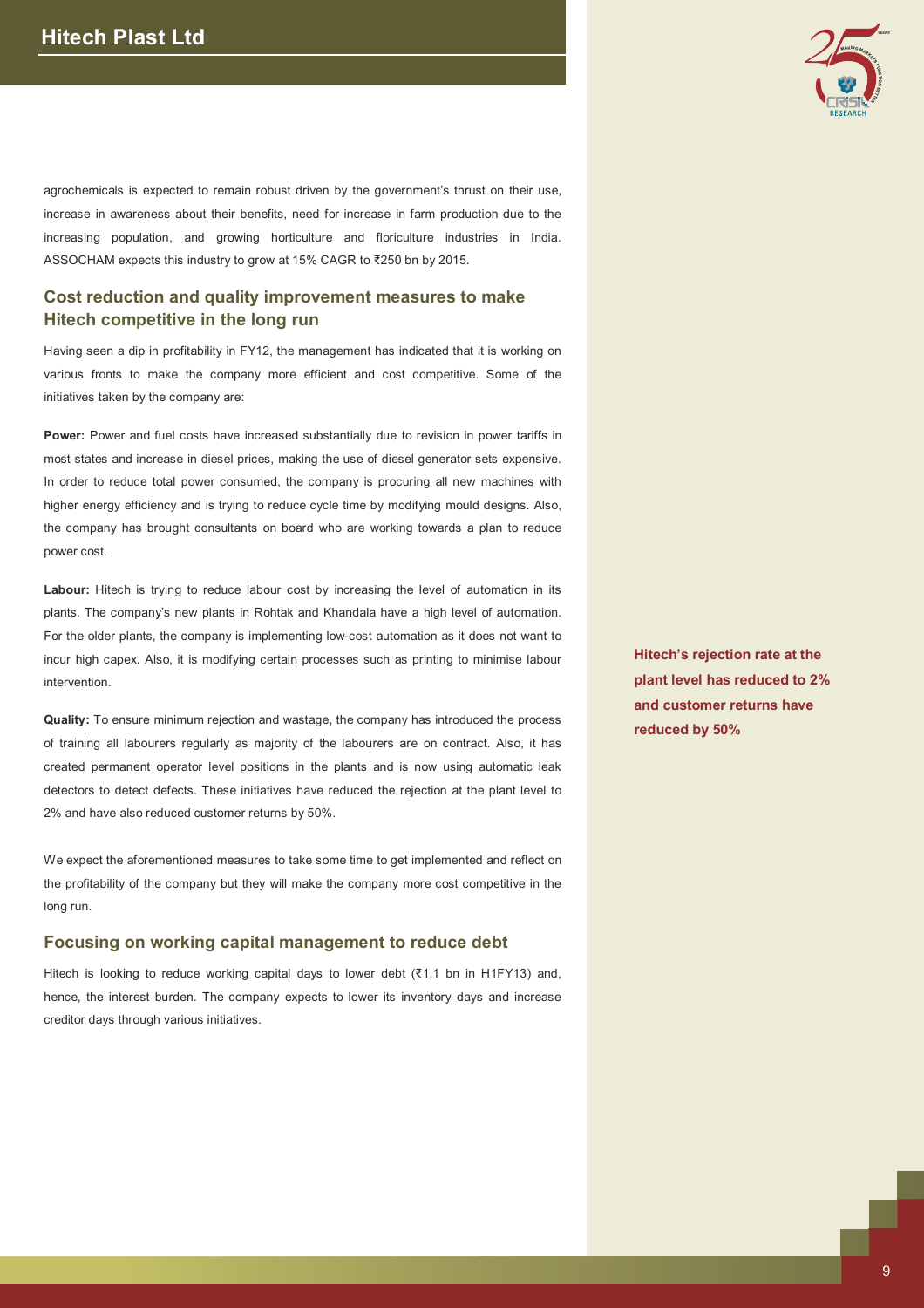

## *Inventory management*

- Hitech is working towards reducing the finished goods inventory. According to the management, Asian Paints provides them with schedules well in advance and they have begun to monitor the finished goods inventory levels more closely to optimise the output according to the schedule provided. However, it is difficult to reduce inventory for the non-paint container clients as their schedules are not available well in advance. It also plans to store more of WIP inventory of standard containers which can be sold to multiple clients.
- The company has initiated the process of moving towards dry offset printing, which requires lesser drying time compared to the conventional screen printing process, and is using heat transfer labelling for smaller packaging. These steps will help in further reducing WIP inventory.
- **■** The company has started monitoring the inventory at depots of Reliance Industries, its largest raw material vendor. This will enable the company to plan the purchase so as to optimise raw material inventory levels.

**Creditor days:** Currently, Hitech sources majority (over 90%) of its raw material requirement from Reliance Industries where it has to make payments in advance. The company is exploring the option of broadening its vendor base to include international vendors which will give the company better credit period.

We will continue to monitor the success of these strategies; the benefit from the same is not factored into our estimates.

## **Hitech's return ratios are comparable to peers**

We have compared Hitech with large organised players in the rigid packaging industry viz. Manjushree Technopack, Mold-Tek Packaging and Pearl Polymers. We observed that Hitech's revenue is the highest amongst peers and its margins and RoCE are comparable to peers. Hitech's RoCE has declined from 22.6% in FY10 to 14% in FY12 mainly due to lower business profitability, high capex and low capacity utilisation.

**Hitech's RoCE has declined from 22.6% in FY10 to 14% in FY12 mainly due to lower business profitability, high capex and low capacity utilisation** 



## **Figure 8: Hitech has the highest sales in the peer group… Figure 9: …and second highest revenue CAGR over FY09-12**



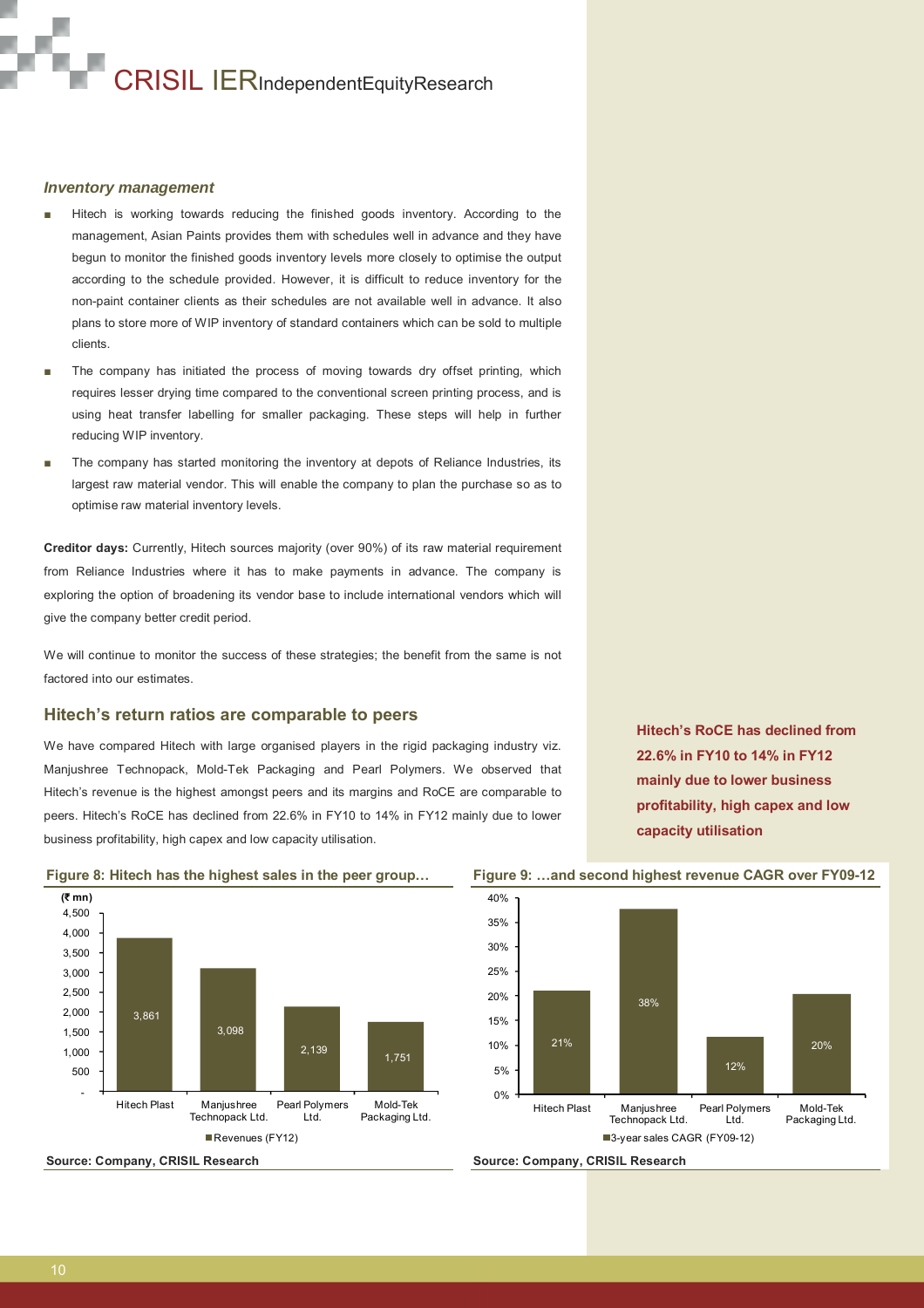



Figure 10: PAT margin is lower than most peers' Figure 11: RoCE is comparable to that of peers



Source: Company, CRISIL Research **Source: Company, CRISIL Research** Source: Company, CRISIL Research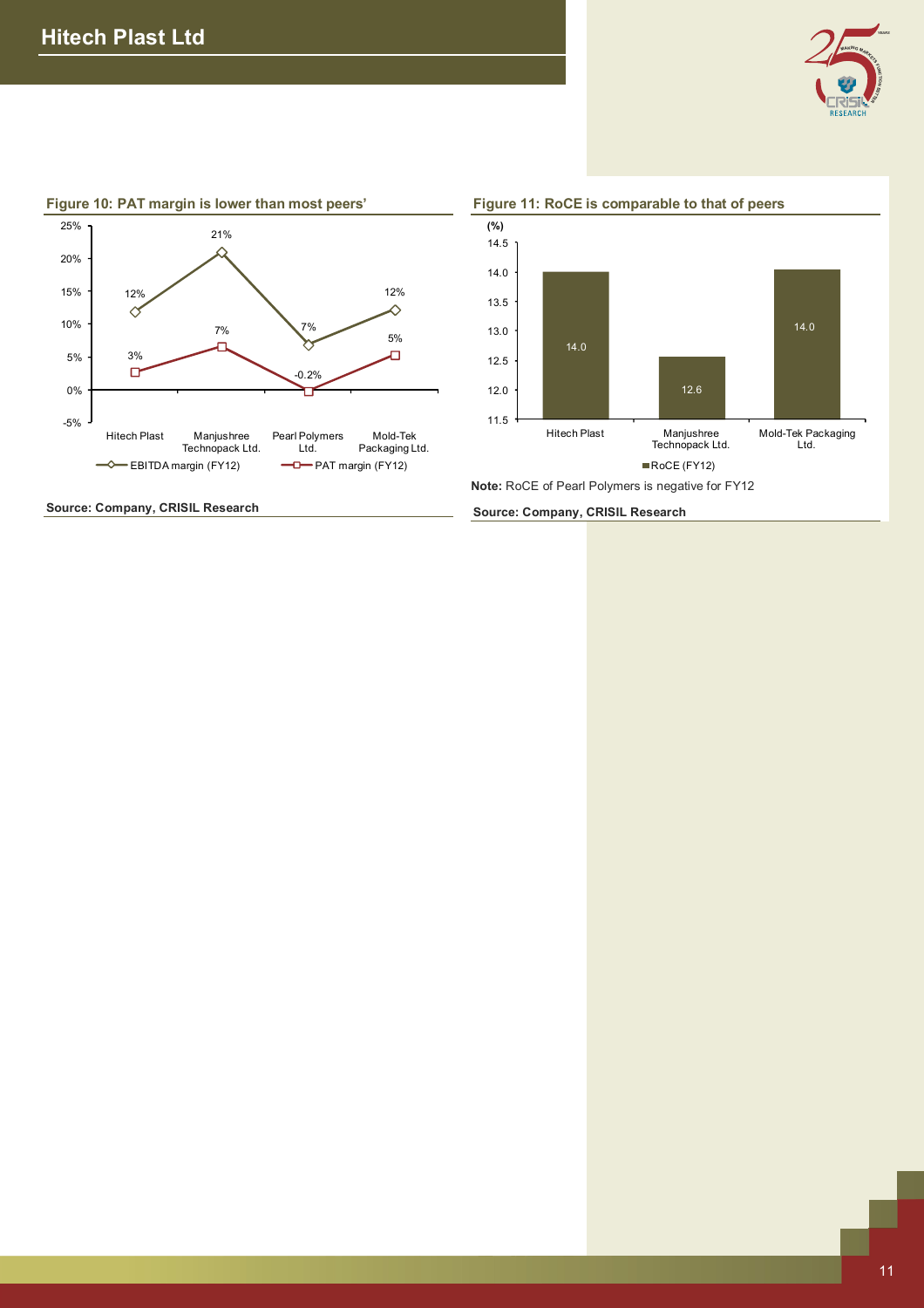## **Key Risks**

## **Decline in offtake from Asian Paints**

As Asian Paints is the largest client, any slowdown in demand from Asian Paints due to a company-related or industry-related issue will impact Hitech's performance and is a risk for the company.

## **Slowdown in end-user industry demand**

Hitech is severely impacted when there is a slowdown in the end-user industries – paints, FMCG and agrochemicals. This impact was seen in FY12 (FMCG) and H1FY13 (paints). Any future slowdown in the end-user industries will have an adverse impact on the company's performance.

## **Inability to pass on full increase in raw material price**

Prices of polymers (polypropylene - PP, high density poly ethylene - HDPE), the main raw material for Hitech, are governed by the demand-supply situation and crude oil prices. Although the company has an arrangement with most of its clients in the paint container segment wherein the increase in prices of polymers can be passed on, generally the pass-on happens with a lag. Further, the company finds it difficult to pass on the rise to the non-paint container clients due to intense competition in this segment. Hence, the company's margins may be adversely impacted in a cost-inflationary environment.

**Hitech finds it difficult to pass on the increase in raw material prices to non-paint container clients**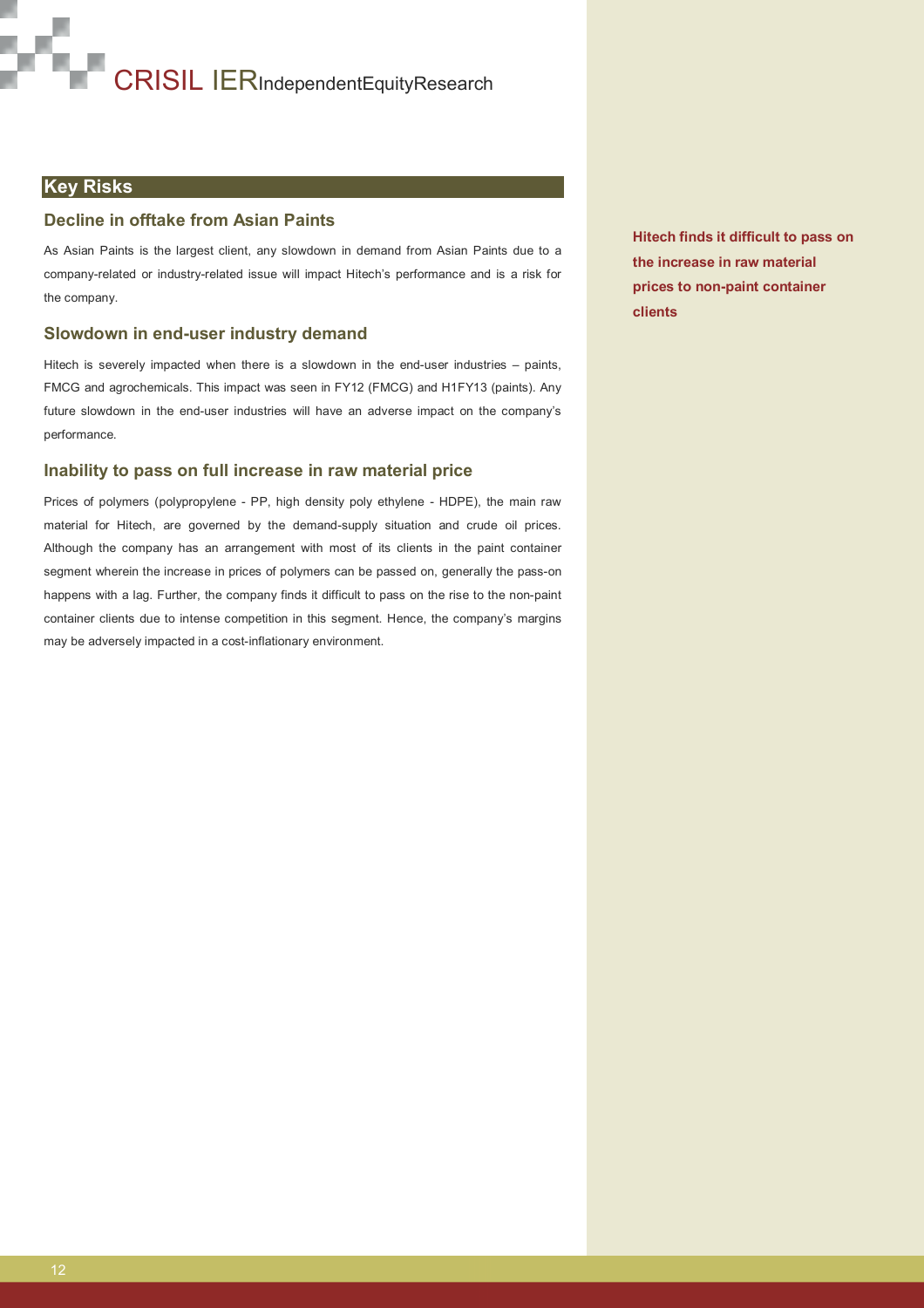

## **Financial Outlook**

## **Revenues to grow at a three-year CAGR of 15%**

Consolidated revenues are expected to grow at a three-year CAGR of 15% to ₹5.9 bn in FY15. The paint container segment's revenues are expected to grow at a three-year CAGR of 16% to ₹3.6 bn and constitute 61% of total revenues, driven mainly by capacity addition and strong paint demand. The non-paint container segment's revenues are expected to grow at a three-year CAGR of 14% to ₹2.3 bn driven by robust growth in the end-user demand.



## **EBITDA margin to improve from current levels**









0%

20%

40%

60%

80%



## 100%

**Non-paint container segment's** 

60% 59% 60% 57% 60% 61%

FY10 FY11 FY12 FY13E FY14E FY15E Paint container Non-paint container

40% 41% 40% 43% 40% 39%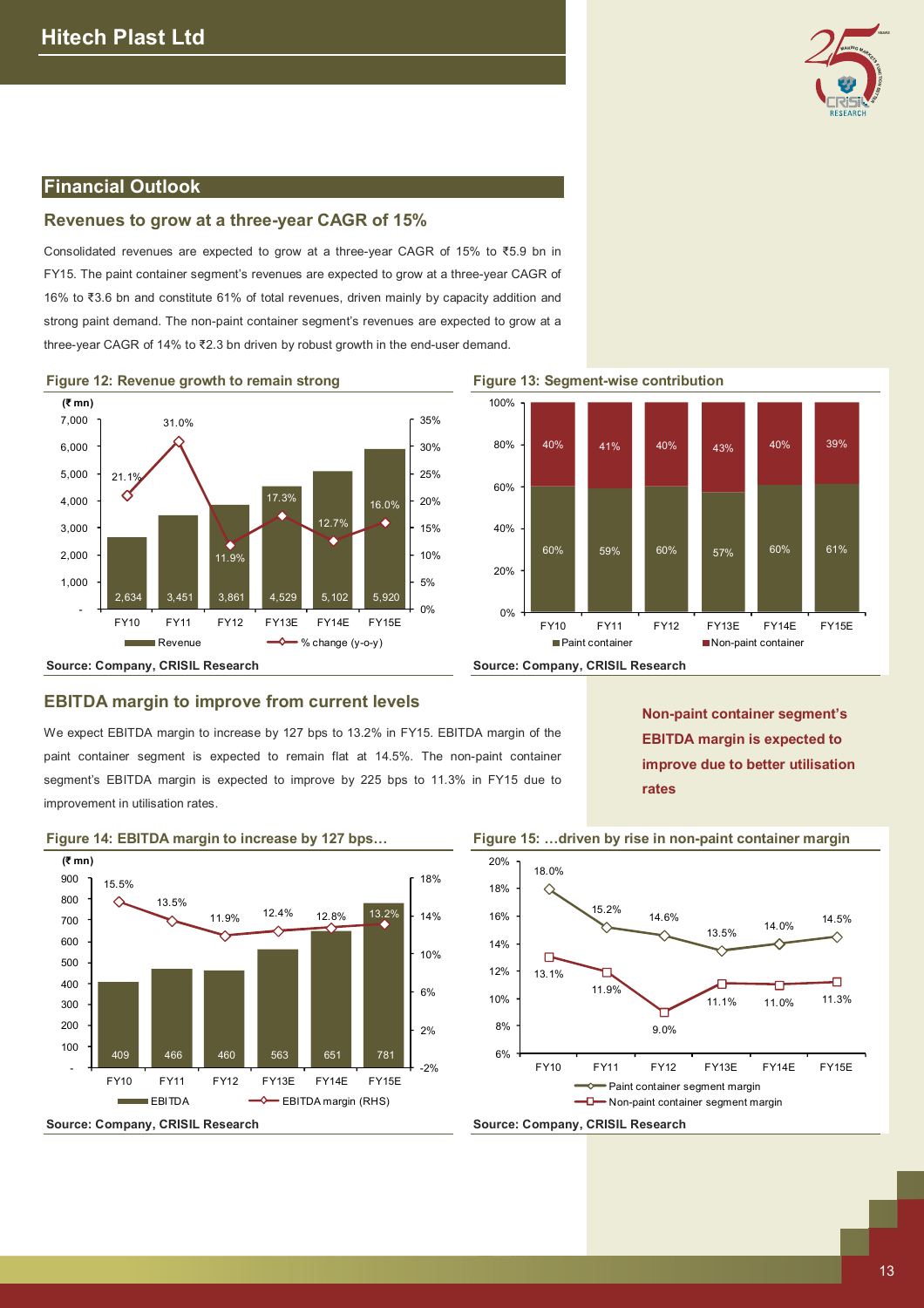# CRISIL IERIndependentEquityResearch

## **PAT to grow at a three-year CAGR of 26%**

PAT is expected to grow at a three-year CAGR of 26% to ₹210 mn in FY15 driven by revenue growth and increase in EBITDA margin. PAT margin is expected to increase by 85 bps to 3.6% in FY15.



## **Figure 16: PAT margin to increase by 85 bps**

## **Debt-equity to decline marginally; RoE expected to improve**

The company's debt-equity has increased as it carried out debt-funded expansions. We expect net debt-equity to marginally decline to 0.8x in FY15. RoE and RoCE, which declined significantly in FY12 due to low profitability, are expected to improve as EBITDA margin improves.





**Hitech's RoE and RoCE declined due to fall in profitability**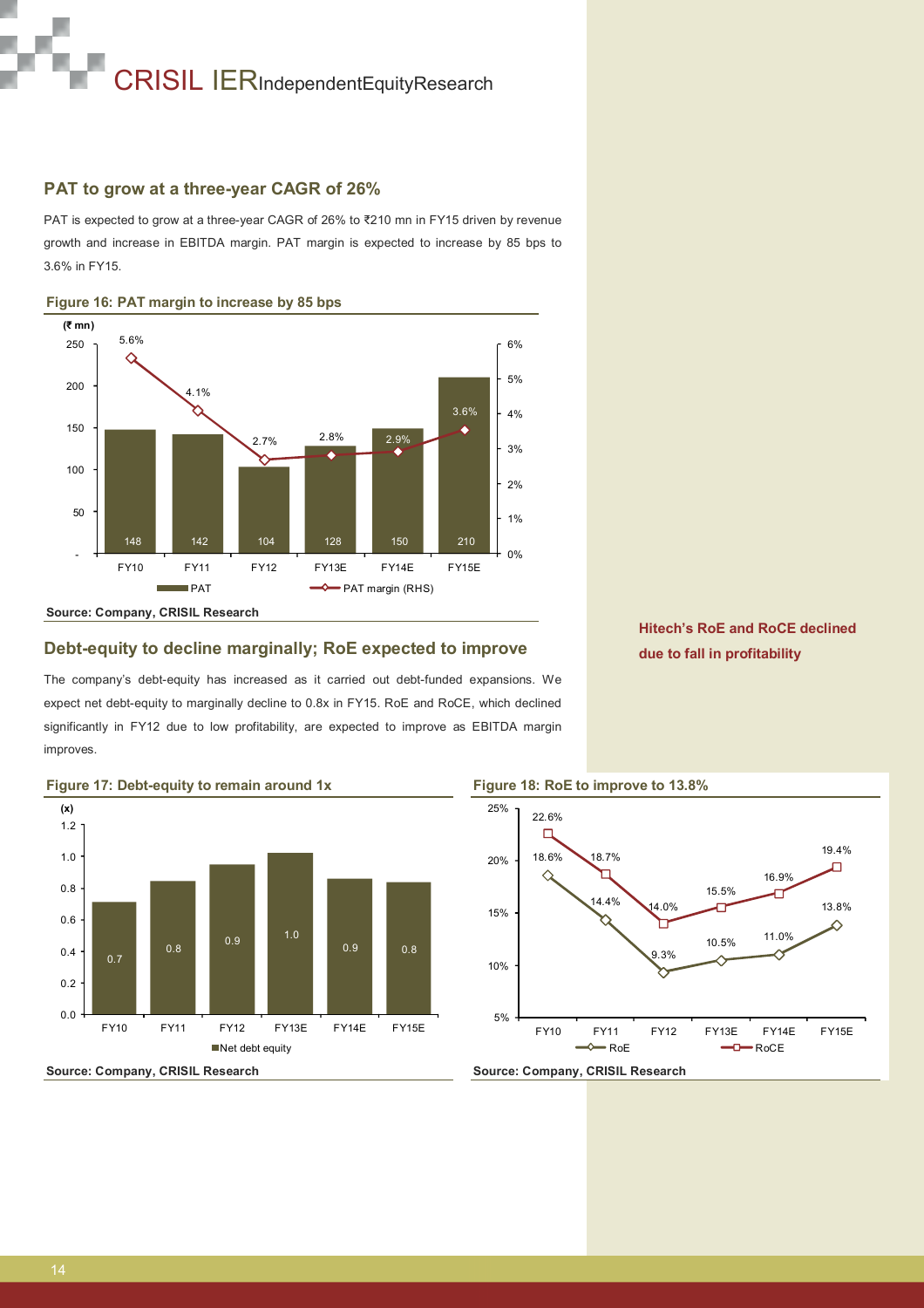

## **Management Overview**

CRISIL's fundamental grading methodology includes a broad assessment of management quality, apart from other key factors such as industry and business prospects, and financial performance.

## **Promoter - co-founder of Asian Paints; highly professional management**

Hitech is promoted by Mr Ashwin Dani, who is one of the three founders and non-executive vice chairman of Asian Paints. He is supported by his son, Mr Malav Dani, who has recently taken over as the managing director of the company. Further, based on our interaction with the company, we believe that the management is extremely professional and have a decentralised decision-making process.

## **New top management is highly experienced**

In the past one year, as few top management people retired and there was a need for strong experienced people to improve operations of the company, Hitech has brought in new personnel at the top management level.

- Mr Malav Dani has taken over as the MD of the company post the retirement of Mr Ashok Kumar Goyal. Mr Dani is an MBA from Columbia University, USA and has worked with GE for six years and Asian Paints for two years. He was the executive director of Coatings Specialities (India) Ltd, a group company, before taking over as the joint managing director of Hitech.
- Mr Atul Sethi has joined as chief operating officer, a position recently introduced in the company. Mr Sethi has been associated with Asian Paints for 10 years where he has handled various functions including sales, marketing and supply chain management. Prior to joining Hitech, Mr Sethi was with Everstone Capital Advisors.
- **■** Mr Satish Samant has taken over as the CFO from Mr Bhupendra Dusara, who has taken up another position within the group controlled by the Dani family. Mr Samant is a chartered accountant and a post graduate in law. He was previously associated with Jyoti Structures Ltd, Reliance Industries Ltd, Maxwell Industries Ltd and Coatings Specialities (India) Ltd.

Based on our interactions, we believe that the new management has been proactive in identifying key focus areas and they have taken significant steps to improve the operations and overall profitability of the company.

## **Proactive in innovating new products**

Hitech's management has successfully innovated and developed new products in the past. It started with packaging for the paints industry and then entered the FMCG segment. The company is now focussing on developing and designing plastic packaging products for the FMCG segment and has put up a strong product development and designing team. Management's ability to continuously innovate and implement new technologies and products has enabled Hitech to scale up the operations in a short span of time.

**Hitech has an experienced and professional management**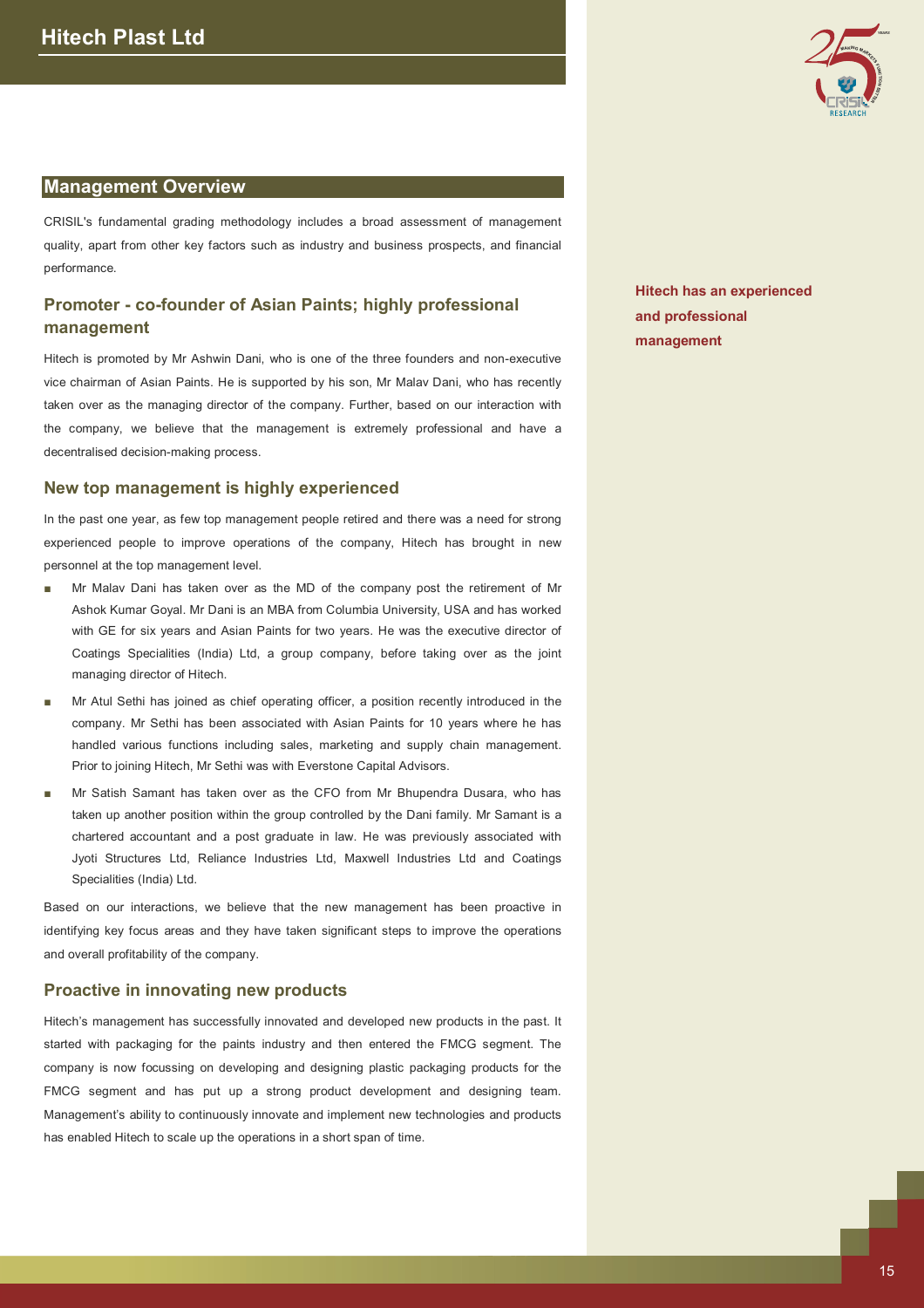

## **Corporate Governance**

CRISIL's fundamental grading methodology includes a broad assessment of corporate governance and management quality, apart from other key factors such as industry and business prospects, and financial performance. In this context, CRISIL Research analyses the shareholding structure, board composition, typical board processes, disclosure standards and related-party transactions. Any qualifications by regulators or auditors also serve as useful inputs while assessing a company's corporate governance.

Overall, Hitech's corporate governance is good supported by an independent board and good board practices.

## **Board composition and processes**

Hitech's board comprises 10 members, of whom six are independent directors, which meets the requirement under Clause 49 of SEBI's listing guidelines. The directors have strong industry experience and are highly qualified. Hitech's board includes personalities like Mr Ashwin Nagarwadia, ex-chairman Ingersoll Rand, and Mr A V S Murthy Arkalgud, ex-VP finance at Asian Paints. The independent directors have a fairly good understanding of the company's business and its processes.

The company's quality of disclosure is good judged by the level of information and details furnished in the annual report, websites and other publicly available data. The company has all the necessary committees – audit, remuneration and investor grievance - in place to support corporate governance practices. The audit committee is chaired by an independent director, Mr Rameshchandra Gandhi, a chartered accountant.

## **Management is transparent, proactive in sharing information**

Based on our interactions with the management over the past one year, we believe that the management is transparent and adheres to highest ethical practices. Also, they have been very proactive in sharing information.

**Corporate governance practices are good**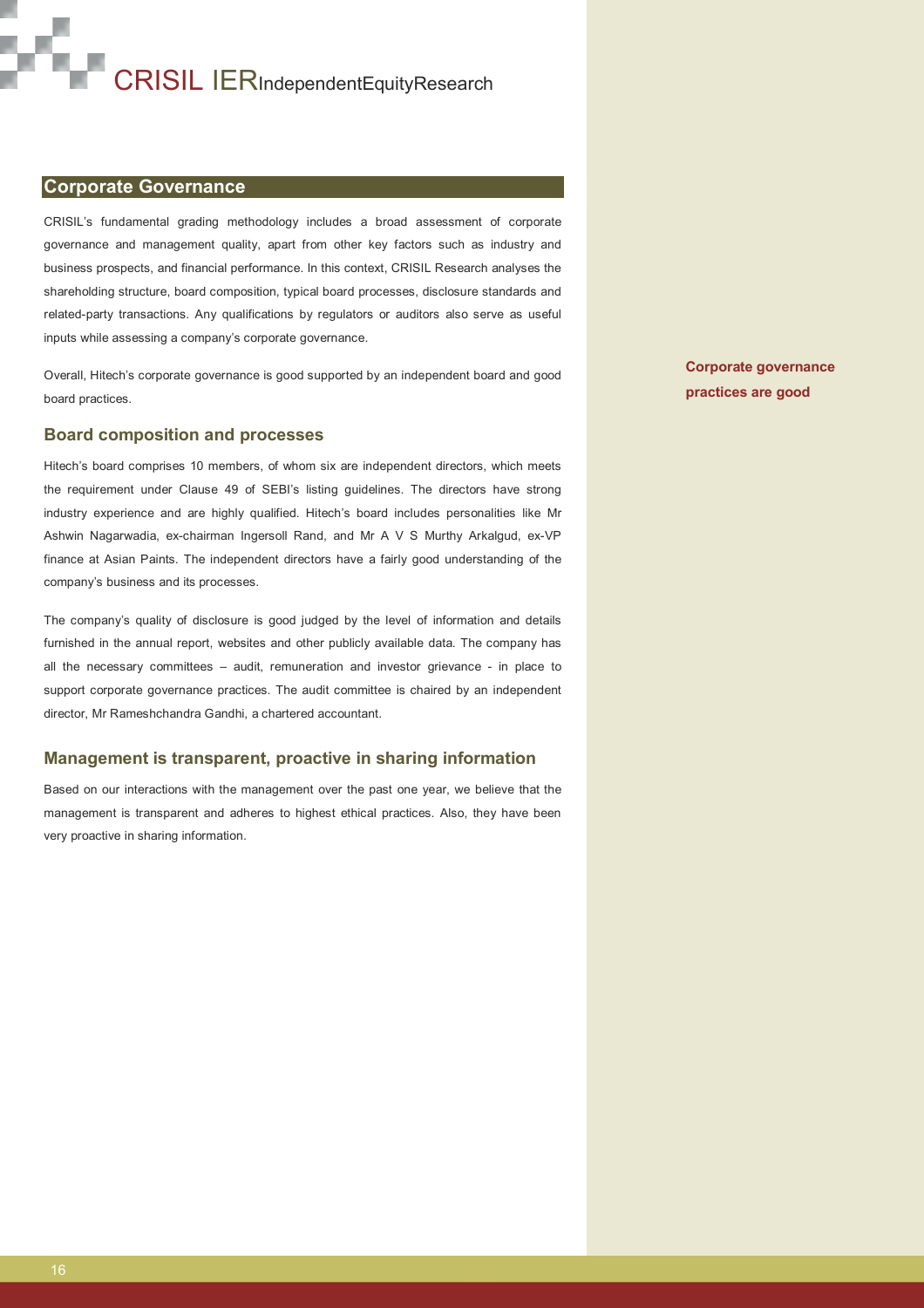

## **Valuation Grade: 5/5**

We have valued Hitech based on the discounted cash flow method to arrive at a fair value of ₹80 per share. This fair value implies P/E multiples of 7x FY14E EPS and 5x FY15E EPS. Based on the current market price of ₹57, the valuation grade is **5/5**.

## **Key DCF assumptions**

|                               | FY14-22 | <b>Terminal year</b> |
|-------------------------------|---------|----------------------|
| Cost of equity (%)            | 18.80   | 18.80                |
| Cost of debt $(\% )$          | 7.37    | 7.37                 |
| WACC(%)                       | 13.09   | 12.40                |
| Terminal year growth rate (%) |         | 4.00                 |

## **Sensitivity analysis**

| <b>Terminal growth rate</b> |       |      |      |      |      |      |
|-----------------------------|-------|------|------|------|------|------|
|                             |       | 3.0% | 3.5% | 4.0% | 4.5% | 5.0% |
|                             | 10.4% | 111  | 121  | 133  | 147  | 163  |
| Terminal WACC               | 11.4% | 87   | 94   | 103  | 112  | 123  |
|                             | 12.4% | 68   | 74   | 80   | 87   | 95   |
|                             | 13.4% | 54   | 58   | 63   | 68   | 74   |
|                             | 14.4% | 43   | 46   | 50   | 54   | 58   |

| <b>Terminal growth rate</b>                         |       |      |      |      |      |      |  |  |  |  |
|-----------------------------------------------------|-------|------|------|------|------|------|--|--|--|--|
|                                                     |       | 3.0% | 3.5% | 4.0% | 4.5% | 5.0% |  |  |  |  |
| margin<br><b>Terminal year</b><br><b>AULIB</b><br>ш | 8.1%  | 21   | 24   | 27   | 31   | 35   |  |  |  |  |
|                                                     | 9.1%  | 45   | 49   | 54   | 59   | 65   |  |  |  |  |
|                                                     | 10.1% | 68   | 74   | 80   | 87   | 95   |  |  |  |  |
|                                                     | 11.1% | 92   | 99   | 107  | 115  | 125  |  |  |  |  |
|                                                     | 12.1% | 116  | 124  | 133  | 144  | 155  |  |  |  |  |

## **Improvement in business to drive stock price**

Hitech's stock has traded at a median one-year forward P/E of 8.7x over the past three years which has been higher than peers' multiples. However, over the past year, the stock price declined significantly due to muted performance and is currently trading at a one-year forward P/E multiple of 5.2x. We expect the company's performance to improve and drive the multiple closer to historical levels.

## **Peer comparison**

|                              | <b>Market</b> |             | P/E(x)    |           |             | P/B(x)       |           |             | EV/EBITDA (x) |                                |             | <b>RoE</b> (%) |              |
|------------------------------|---------------|-------------|-----------|-----------|-------------|--------------|-----------|-------------|---------------|--------------------------------|-------------|----------------|--------------|
| <b>Company</b>               | cap<br>(₹ mn) | <b>FY12</b> | FY13E     | FY14E     | <b>FY12</b> | <b>FY13E</b> | FY14E     | <b>FY12</b> | FY13E         | $\overline{\phantom{1}}$ FY14E | <b>FY12</b> | <b>FY13E</b>   | <b>FY14E</b> |
| <b>Hitech Plast</b>          | 756           | 7.3         | 5.9       | 5.1       | 0.9         | 0.8          | 0.7       | 4.6         | 4.2           | 3.5                            | 9.3         | 10.5           | 11.0         |
| Manjushree Technopack<br>Ltd | 1,333         | 5.2         | <b>NA</b> | <b>NA</b> | 1.1         | <b>NA</b>    | <b>NA</b> | 3.6         | <b>NA</b>     | <b>NA</b>                      | 22.5        | <b>NA</b>      | <b>NA</b>    |
| <b>Pearl Polymers Ltd</b>    | 185           | <b>NA</b>   | <b>NA</b> | <b>NA</b> | 0.3         | <b>NA</b>    | <b>NA</b> | 3.9         | <b>NA</b>     | <b>NA</b>                      | $-0.7$      | <b>NA</b>      | <b>NA</b>    |
| Mold-Tek Packaging Ltd       | 568           | 7.0         | <b>NA</b> | <b>NA</b> | 1.4         | <b>NA</b>    | <b>NA</b> | 4.9         | <b>NA</b>     | <b>NA</b>                      | 23.6        | <b>NA</b>      | <b>NA</b>    |

**Source: CRISIL Research, Industry sources** 

**DCF-based fair value of ₹80 per share**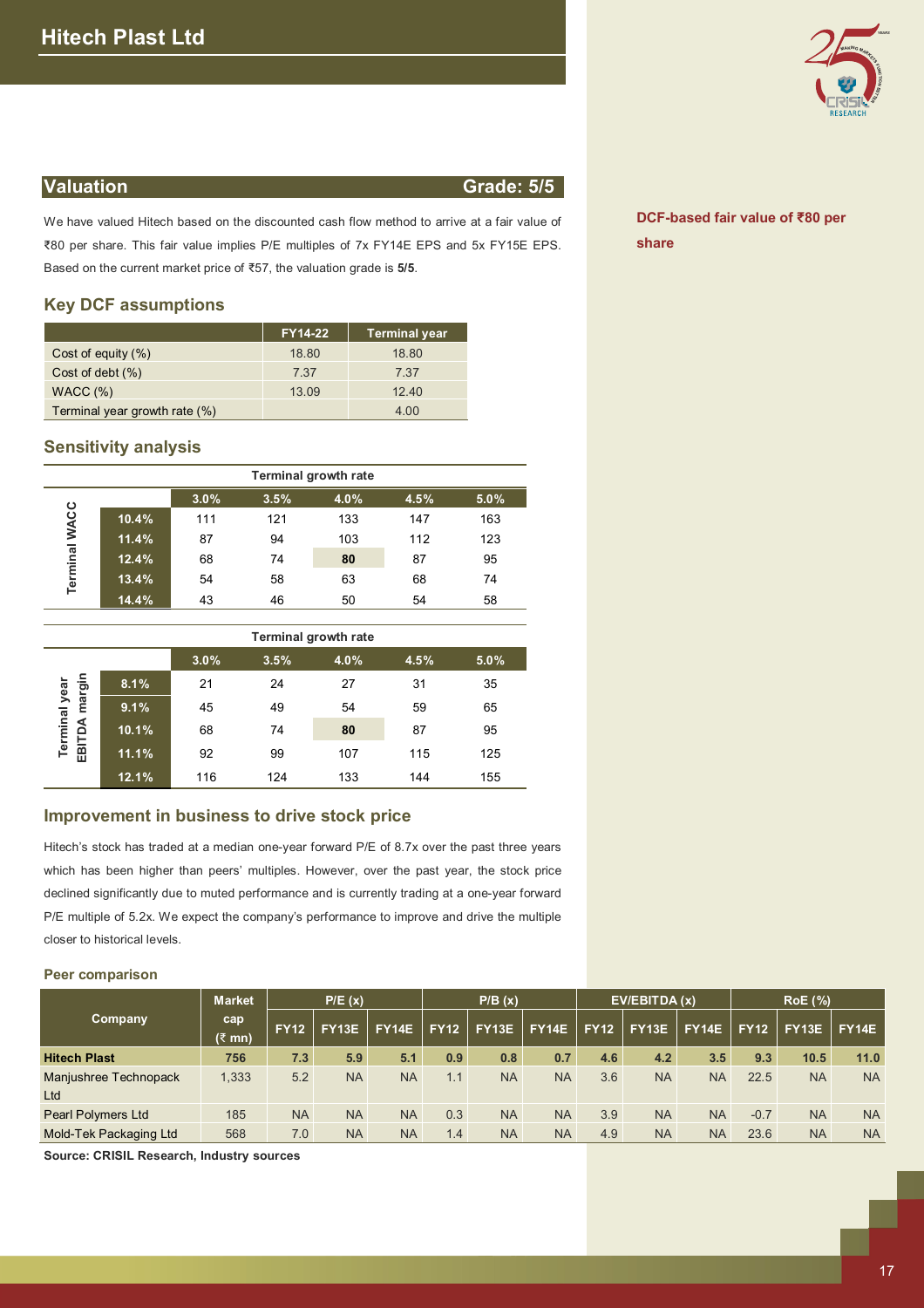# CRISIL IERIndependentEquityResearch



0 500 1,000 1,500 2,000 2,500 3,000 3,500 Dec-09 Feb-10 Apr-10 Jun-10 Aug-10 Oct-10 Dec-10 Feb-11 Apr-11 Jun-11 Aug-11 Oct-11 Dec-11 Feb-12 May-12 Jul-12 Sep-12 Nov-12 Jan-13 **(₹ mn)** EV  $\overline{\phantom{a}}$  3x  $\overline{\phantom{a}}$  4x  $\overline{\phantom{a}}$  5x  $\overline{\phantom{a}}$  6x



## P/E – premium / discount to Nifty **P/E movement**





**Source: NSE, CRISIL Research Source: NSE, CRISIL Research** 

## **CRISIL IER reports released on Hitech Plast Ltd**

| <b>Date</b>   | Nature of report      | <b>Fundamental</b><br>grade | <b>Fair value</b> | <b>Valuation</b><br>grade | <b>CMP</b><br>(on the date of report) |
|---------------|-----------------------|-----------------------------|-------------------|---------------------------|---------------------------------------|
| 12-May-11     | Initiating coverage   | 3/5                         | ₹132              | 5/5                       | ₹95                                   |
| 09-Jun-11     | Q4FY11 result update  | 3/5                         | ₹132              | 5/5                       | ₹90                                   |
| 17-Aug-11     | Q1FY12 result update  | 3/5                         | ₹119              | 5/5                       | ₹81                                   |
| 15-Nov-11     | Q2FY12 result update  | 3/5                         | ₹109              | 5/5                       | ₹73                                   |
| 20-Feb-12     | Q3FY12 result update  | 3/5                         | ₹90               | 5/5                       | ₹70                                   |
| 04-Jun-12     | Q4FY12 result update  | 3/5                         | ₹80               | 5/5                       | ₹53                                   |
| $15 - Jan-13$ | Reinitiating coverage | 3/5                         | ₹80               | 5/5                       | ₹57                                   |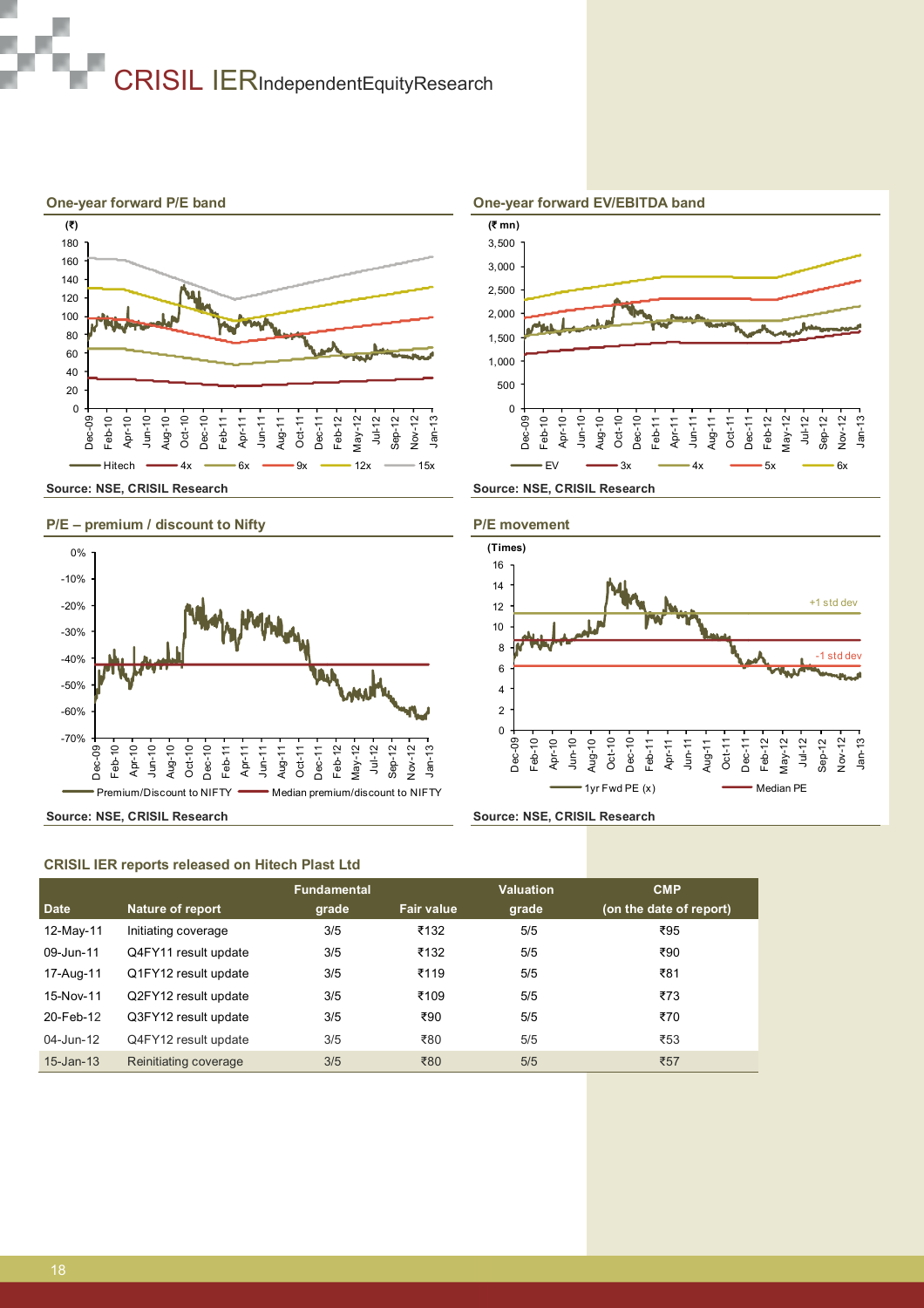

## **Company Overview**

Incorporated in 1991, Mumbai-based Hitech started its operations by manufacturing thinwalled cylindrical, injection moulded plastic containers called "BoCans". They were invented and patented by a technocrat, Mr Eric Bock of Denmark, primarily for paint customers. The company currently manufactures and supplies plastic containers for the paints, chemicals, FMCG, pharmaceuticals, lubricants and agrochemical products. The paint container segment contributes 60% to revenues and the non-paint container segment 40%.

The company has a strong clientele such as Asian Paints, Pidilite, Glaxosmithkline Consumer, etc. It has a strong relationship with Asian Paints (41% of revenues in FY12) and derives a large amount of repeat business from it.

Hitech has six manufacturing units; one each in Pune (Maharashtra), Puducherry, Sriperumbudur (Tamil Nadu) and Rohtak (Haryana); and two in Silvassa (Union Territory Dadra and Nagar Haveli). It is setting up its seventh plant in Khandala, Maharashtra. Its subsidiary Clear Mipak Packaging Solutions has eight manufacturing units; two in Silvassa (Union Territory of Dadra and Nagar Haveli), three in Gujarat, and one each in Baddi (Himachal Pradesh), Daman and Sitarganj (Uttarakhand). The company also has a technology centre in Pune, Maharashtra where the R&D expenditure is eligible for tax exemption under section 35(2AB) of the Income Tax Act 1961 till FY14.

## **Hitech has strong clientele - Asian Paints, Pidilite and Glaxosmithkline Consumer**

#### **Milestones**

| 1991 | The company was incorporated                                                                               |
|------|------------------------------------------------------------------------------------------------------------|
| 1992 | Tech collaboration with Flamegrace Ltd, USA - exclusive licence to manufacture "BoCans"                    |
| 1993 | The company came out with the public issue                                                                 |
| 1996 | Licence agreement with CHT Design Services Pty. Ltd for manufacturing L 20 containers, DG pail             |
| 1999 | Commenced production of DG pails with unique pilfer proof design                                           |
| 2001 | Acquired 51% in Multitech Plast Containers Ltd, which has a unit in Silvassa                               |
| 2003 | Acquired Clear Plastics Group of Companies, which manufactures plastic containers for the FMCG industry    |
| 2004 | Set up a new manufacturing unit in Puducherry                                                              |
| 2005 | Established new manufacturing unit in Sriperumbudur in Tamil Nadu and Baddi, Himachal Pradesh, through CPL |
|      | Multitech Plast Containers was merged with Hitech                                                          |
| 2006 | Acquired Mipak Polymers Ltd, which manufactures plastic containers for the pesticides industry             |
| 2007 | Established new manufacturing unit in Sitargunj, Uttarakhand                                               |
| 2010 | Established largest manufacturing unit in Rohtak in Haryana                                                |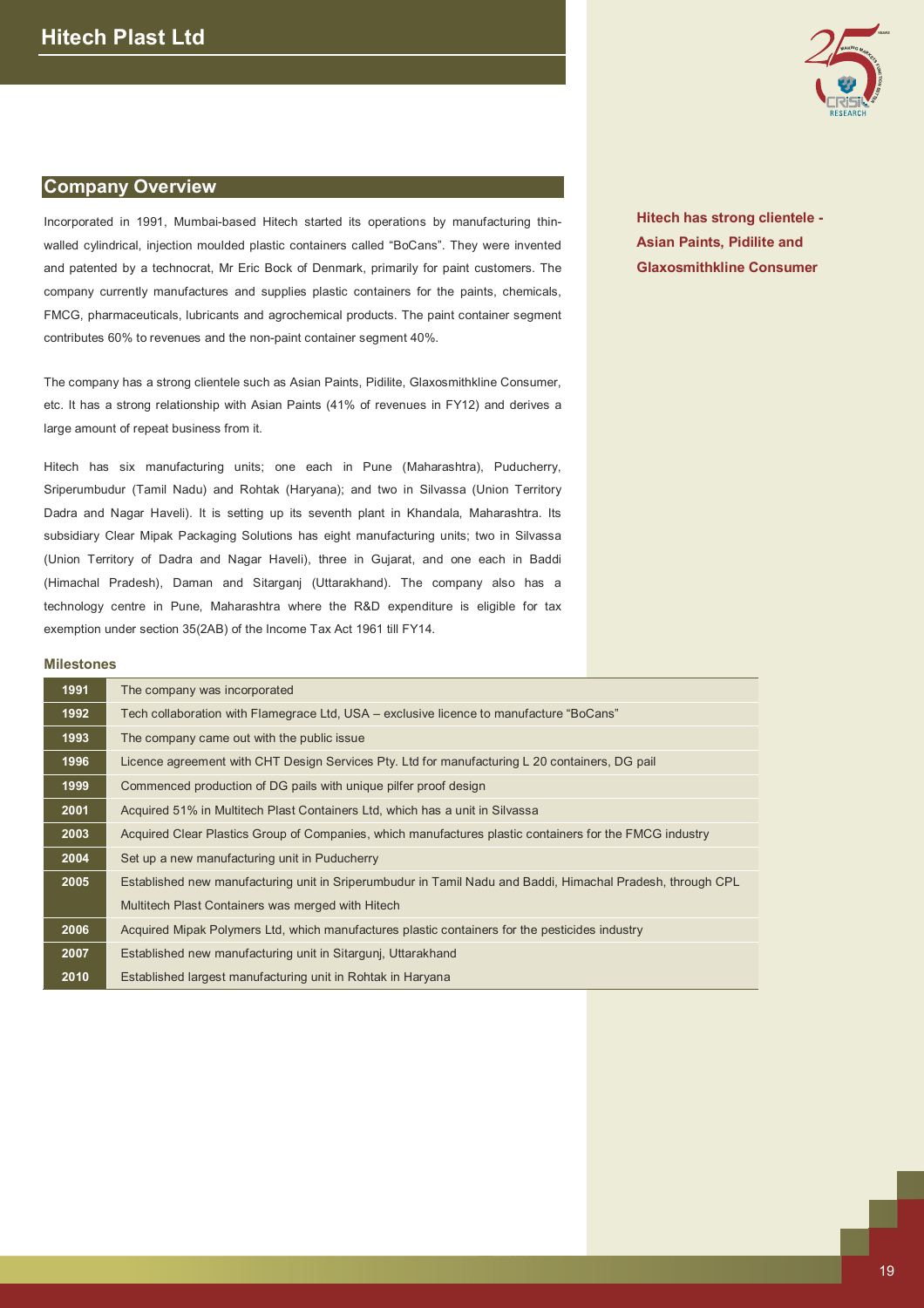## **Annexure: Financials**

| <b>Income statement</b>    |                |                |                |                |                | <b>Balance Sheet</b>             |              |              |        |        |             |
|----------------------------|----------------|----------------|----------------|----------------|----------------|----------------------------------|--------------|--------------|--------|--------|-------------|
| $(5 \text{ m})$            | <b>FY11</b>    | <b>FY12</b>    | FY13E          | <b>FY14E</b>   | FY15E          | $(7 \text{ m})$                  | FY11         | <b>FY12</b>  | FY13E  | FY14E  | <b>FY15</b> |
| Operating income           | 3,451          | 3,861          | 4,529          | 5,102          | 5,920          | Liabilities                      |              |              |        |        |             |
| <b>EBITDA</b>              | 466            | 460            | 563            | 651            | 781            | Equity share capital             | 132          | 132          | 132    | 132    | 132         |
| EBITDA margin              | 13.5%          | 11.9%          | 12.4%          | 12.8%          | 13.2%          | Reserves                         | 665          | 749          | 860    | 979    | 1,143       |
| Depreciation               | 126            | 154            | 174            | 197            | 223            | Net worth                        | 797          | 880          | 991    | 1,110  | 1,274       |
| EBIT                       | 340            | 307            | 388            | 455            | 557            | <b>Minorities</b>                | 280          | 278          | 296    | 312    | 342         |
| <b>Interest</b>            | 123            | 175            | 203            | 209            | 198            | Convertible debt                 |              |              |        |        |             |
| <b>Operating PBT</b>       | 217            | 131            | 185            | 246            | 359            | Other debt                       | 963          | 1,182        | 1,367  | 1,317  | 1,392       |
| Other income               | 5              | $\overline{7}$ | $\overline{7}$ | 5              | $\overline{4}$ | <b>Total debt</b>                | 963          | 1,182        | 1,367  | 1,317  | 1,392       |
| Exceptional inc/(exp)      | $\overline{2}$ | $\overline{2}$ | 6              |                |                | Deferred tax liability (net)     | 56           | 52           | 52     | 52     | 52          |
| PBT                        | 224            | 141            | 198            | 250            | 363            | <b>Total liabilities</b>         | 2,095        | 2,393        | 2,707  | 2,791  | 3,060       |
| Tax provision              | 63             | 37             | 46             | 85             | 124            | <b>Assets</b>                    |              |              |        |        |             |
| Minority interest          | 17             | (2)            | 18             | 16             | 30             | Net fixed assets                 | 1,093        | 1,242        | 1,267  | 1,371  | 1,497       |
| PAT (Reported)             | 144            | 106            | 134            | 150            | 210            | Capital WIP                      | 100          | 133          | 273    | 73     | 73          |
| Less: Exceptionals         | $\overline{2}$ | $\overline{2}$ | 6              | $\overline{a}$ | $\sim$         | <b>Total fixed assets</b>        | 1,193        | 1,375        | 1,541  | 1,444  | 1,571       |
| <b>Adjusted PAT</b>        | 142            | 104            | 128            | 150            | 210            | Investments                      | $\mathbf{1}$ | $\mathbf{1}$ | 1      | 1      | 1           |
|                            |                |                |                |                |                | <b>Current assets</b>            |              |              |        |        |             |
| <b>Ratios</b>              |                |                |                |                |                | Inventory                        | 424          | 382          | 434    | 489    | 568         |
|                            | <b>FY11</b>    | <b>FY12</b>    | FY13E          | <b>FY14E</b>   | FY15E          | Sundry debtors                   | 578          | 624          | 757    | 853    | 989         |
| Growth                     |                |                |                |                |                | Loans and advances               | 122          | 152          | 181    | 204    | 237         |
| Operating income (%)       | 31.0           | 11.9           | 17.3           | 12.7           | 16.0           | Cash & bank balance              | 57           | 74           | 43     | 87     | 32          |
| EBITDA (%)                 | 14.0           | (1.3)          | 22.3           | 15.7           | 19.8           | Marketable securities            |              | 12           | 12     | 12     | 12          |
| Adj PAT (%)                | (4.1)          | (26.5)         | 22.9           | 16.9           | 40.5           | <b>Total current assets</b>      | 1,181        | 1,243        | 1,427  | 1,645  | 1,838       |
| Adj EPS (%)                | (4.1)          | (26.5)         | 22.9           | 16.9           | 40.5           | <b>Total current liabilities</b> | 313          | 259          | 296    | 332    | 383         |
|                            |                |                |                |                |                | Net current assets               | 868          | 984          | 1,131  | 1,313  | 1,455       |
| Profitability              |                |                |                |                |                | Intangibles/Misc. expenditure    | 33           | 32           | 33     | 33     | 33          |
| EBITDA margin (%)          | 13.5           | 11.9           | 12.4           | 12.8           | 13.2           | <b>Total assets</b>              | 2,095        | 2,393        | 2,707  | 2,791  | 3,060       |
| Adj PAT Margin (%)         | 4.1            | 2.7            | 2.8            | 2.9            | 3.6            |                                  |              |              |        |        |             |
| RoE (%)                    | 14.4           | 9.3            | 10.5           | 11.0           | 13.8           | <b>Cash flow</b>                 |              |              |        |        |             |
| ROCE(%)                    | 18.7           | 14.0           | 15.5           | 16.9           | 19.4           | $(3 \overline{5} \text{ m})$     | <b>FY11</b>  | <b>FY12</b>  | FY13E  | FY14E  | <b>FY15</b> |
| RolC(%)                    | 16.3           | 13.4           | 14.6           | 14.4           | 15.7           | Pre-tax profit                   | 222          | 138          | 192    | 250    | 363         |
|                            |                |                |                |                |                | Total tax paid                   | (57)         | (41)         | (46)   | (85)   | (124)       |
| Valuations                 |                |                |                |                |                | Depreciation                     | 126          | 154          | 174    | 197    | 223         |
| Price-earnings (x)         | 5.3            | 7.3            | 5.9            | 5.1            | 3.6            | Working capital changes          | (204)        | (87)         | (179)  | (138)  | (197)       |
| Price-book (x)             | 0.9            | 0.9            | 0.8            | 0.7            | 0.6            | Net cash from operations         | 87           | 164          | 142    | 225    | 267         |
| EV/EBITDA(x)               | 4.2            | 4.6            | 4.2            | 3.5            | 3.1            | Cash from investments            |              |              |        |        |             |
| EV/Sales(x)                | 0.6            | 0.6            | 0.5            | 0.4            | 0.4            | Capital expenditure              | (377)        | (335)        | (341)  | (100)  | (350)       |
| Dividend payout ratio (%)  | 17.1           | 23.0           | 14.5           | 17.5           | 18.8           | Investments and others           |              | (12)         |        |        |             |
| Dividend yield (%)         | 2.8            | 2.8            | 2.6            | 3.5            | 5.2            | Net cash from investments        | (377)        | (347)        | (341)  | (100)  | (350)       |
|                            |                |                |                |                |                | Cash from financing              |              |              |        |        |             |
| <b>B/S</b> ratios          |                |                |                |                |                | Equity raised/(repaid)           |              |              |        |        |             |
| Inventory days             | 55             | 44             | 43             | 44             | 44             | Debt raised/(repaid)             | 266          | 219          | 185    | (50)   | 75          |
| Creditors days             | 34             | 19             | 19             | 19             | 19             | Dividend (incl. tax)             | (25)         | (25)         | (19)   | (26)   | (40)        |
| Debtor days                | 56             | 54             | 56             | 56             | 56             | Others (incl extraordinaries)    | 45           | 5            | 3      | (4)    | (7)         |
| Working capital days       | 75             | 81             | 80             | 82             | 81             | Net cash from financing          | 286          | 200          | 168    | (81)   | 29          |
| Gross asset turnover (x)   | 2.2            | 2.0            | 2.0            | 2.1            | 2.1            | Change in cash position          | (4)          | 17           | (31)   | 44     | (55         |
| Net asset turnover (x)     | 3.7            | 3.3            | 3.6            | 3.9            | 4.1            | Closing cash                     | 57           | 74           | 43     | 87     | 32          |
| Sales/operating assets (x) | 3.2            | 3.0            | 3.1            | 3.4            | 3.9            |                                  |              |              |        |        |             |
| Current ratio (x)          | 3.8            | 4.8            | 4.8            | 5.0            | 4.8            | <b>Quarterly financials</b>      |              |              |        |        |             |
| Debt-equity $(x)$          | 0.9            | 1.0            | 1.1            | 0.9            | 0.9            | $($ ₹mn)                         | Q2FY12       | Q3FY12       | Q4FY12 | Q1FY13 | Q2FY1       |
| Net debt/equity (x)        | 0.8            | 0.9            | 1.0            | 0.9            | 0.8            | <b>Net Sales</b>                 | 1,000        | 955          | 937    | 1,139  | 1,111       |
| Interest coverage          | 2.8            | 1.8            | 1.9            | 2.2            | 2.8            | Change (q-o-q)                   | 4%           | $-5%$        | $-2%$  | 22%    | $-20$       |
|                            |                |                |                |                |                | <b>EBITDA</b>                    | 138          | 99           | 97     | 130    | 145         |
| Per share                  |                |                |                |                |                | Change (g-o-g)                   | 6%           | $-28%$       | $-2%$  | 35%    | 12%         |
|                            | <b>FY11</b>    | <b>FY12</b>    | FY13E          | FY14E          | FY15E          | <b>EBITDA</b> margin             | 13.8%        | 10.4%        | 10.3%  | 11.4%  | 13.1%       |
|                            |                |                |                |                |                |                                  |              |              |        |        |             |

|                        | <b>FY11</b> | <b>FY12</b> | <b>FY13E</b> | <b>FY14E</b> | <b>FY15E</b> |
|------------------------|-------------|-------------|--------------|--------------|--------------|
| Adj EPS (₹)            | 10.8        | 7.9         | 9.7          | 11.4         | 16.0         |
| <b>CEPS</b>            | 20.3        | 19.6        | 23.0         | 26.3         | 32.9         |
| Book value             | 60.5        | 66.8        | 75.2         | 84.3         | 96.7         |
| Dividend (₹)           | 1.6         | 1.6         | 1.5          | 2.0          | 3.0          |
| Actual o/s shares (mn) | 13.2        | 13.2        | 13.2         | 13.2         | 13.2         |

**Source: CRISIL Research** 

| Income statement          |                |                |                |              |                          | <b>Balance Sheet</b>             |             |              |                |                          |       |
|---------------------------|----------------|----------------|----------------|--------------|--------------------------|----------------------------------|-------------|--------------|----------------|--------------------------|-------|
| (₹mn)                     | <b>FY11</b>    | <b>FY12</b>    | FY13E          | <b>FY14E</b> | <b>FY15E</b>             | $(7 \text{ m})$                  | <b>FY11</b> | <b>FY12</b>  | FY13E          | FY14E                    | FY15E |
| Operating income          | 3,451          | 3,861          | 4,529          | 5,102        | 5,920                    | Liabilities                      |             |              |                |                          |       |
| <b>EBITDA</b>             | 466            | 460            | 563            | 651          | 781                      | Equity share capital             | 132         | 132          | 132            | 132                      | 132   |
| <b>EBITDA</b> margin      | 13.5%          | 11.9%          | 12.4%          | 12.8%        | 13.2%                    | <b>Reserves</b>                  | 665         | 749          | 860            | 979                      | 1,143 |
| Depreciation              | 126            | 154            | 174            | 197          | 223                      | Net worth                        | 797         | 880          | 991            | 1,110                    | 1,274 |
| EBIT                      | 340            | 307            | 388            | 455          | 557                      | <b>Minorities</b>                | 280         | 278          | 296            | 312                      | 342   |
| Interest                  | 123            | 175            | 203            | 209          | 198                      | Convertible debt                 |             | ÷            | $\overline{a}$ | $\overline{\phantom{a}}$ | ÷     |
| <b>Operating PBT</b>      | 217            | 131            | 185            | 246          | 359                      | Other debt                       | 963         | 1,182        | 1,367          | 1,317                    | 1,392 |
| Other income              | 5              | $\overline{7}$ | $\overline{7}$ | 5            | 4                        | <b>Total debt</b>                | 963         | 1,182        | 1,367          | 1,317                    | 1,392 |
| Exceptional inc/(exp)     | $\overline{2}$ | $\overline{2}$ | 6              | $\sim$       | $\overline{\phantom{a}}$ | Deferred tax liability (net)     | 56          | 52           | 52             | 52                       | 52    |
| PBT                       | 224            | 141            | 198            | 250          | 363                      | <b>Total liabilities</b>         | 2,095       | 2,393        | 2,707          | 2,791                    | 3,060 |
| Tax provision             | 63             | 37             | 46             | 85           | 124                      | <b>Assets</b>                    |             |              |                |                          |       |
| Minority interest         | 17             | (2)            | 18             | 16           | 30                       | Net fixed assets                 | 1,093       | 1,242        | 1,267          | 1,371                    | 1,497 |
| PAT (Reported)            | 144            | 106            | 134            | 150          | 210                      | Capital WIP                      | 100         | 133          | 273            | 73                       | 73    |
| Less: Exceptionals        | 2              | $\overline{2}$ | 6              |              | $\sim$                   | <b>Total fixed assets</b>        | 1,193       | 1,375        | 1,541          | 1,444                    | 1,571 |
| Adjusted PAT              | 142            | 104            | 128            | 150          | 210                      | Investments                      | 1           | $\mathbf{1}$ | 1              | 1                        | 1     |
|                           |                |                |                |              |                          | <b>Current assets</b>            |             |              |                |                          |       |
| <b>Ratios</b>             |                |                |                |              |                          | <b>Inventory</b>                 | 424         | 382          | 434            | 489                      | 568   |
|                           | <b>FY11</b>    | <b>FY12</b>    | FY13E          | <b>FY14E</b> | <b>FY15E</b>             | Sundry debtors                   | 578         | 624          | 757            | 853                      | 989   |
| Growth                    |                |                |                |              |                          | Loans and advances               | 122         | 152          | 181            | 204                      | 237   |
| Operating income (%)      | 31.0           | 11.9           | 17.3           | 12.7         | 16.0                     | Cash & bank balance              | 57          | 74           | 43             | 87                       | 32    |
| EBITDA (%)                | 14.0           | (1.3)          | 22.3           | 15.7         | 19.8                     | Marketable securities            |             | 12           | 12             | 12                       | 12    |
| Adj PAT (%)               | (4.1)          | (26.5)         | 22.9           | 16.9         | 40.5                     | <b>Total current assets</b>      | 1,181       | 1,243        | 1,427          | 1,645                    | 1,838 |
| Adj EPS (%)               | (4.1)          | (26.5)         | 22.9           | 16.9         | 40.5                     | <b>Total current liabilities</b> | 313         | 259          | 296            | 332                      | 383   |
|                           |                |                |                |              |                          | Net current assets               | 868         | 984          | 1,131          | 1,313                    | 1,455 |
| Profitability             |                |                |                |              |                          | Intangibles/Misc. expenditure    | 33          | 32           | 33             | 33                       | 33    |
| EBITDA margin (%)         | 13.5           | 11.9           | 12.4           | 12.8         | 13.2                     | <b>Total assets</b>              | 2,095       | 2,393        | 2,707          | 2,791                    | 3,060 |
| Adj PAT Margin (%)        | 4.1            | 2.7            | 2.8            | 2.9          | 3.6                      |                                  |             |              |                |                          |       |
| RoE (%)                   | 14.4           | 9.3            | 10.5           | 11.0         | 13.8                     | <b>Cash flow</b>                 |             |              |                |                          |       |
| RoCE (%)                  | 18.7           | 14.0           | 15.5           | 16.9         | 19.4                     | $(7 \text{ m})$                  | <b>FY11</b> | <b>FY12</b>  | FY13E          | FY14E                    | FY15E |
| RoIC (%)                  | 16.3           | 13.4           | 14.6           | 14.4         | 15.7                     | Pre-tax profit                   | 222         | 138          | 192            | 250                      | 363   |
|                           |                |                |                |              |                          | Total tax paid                   | (57)        | (41)         | (46)           | (85)                     | (124) |
| Valuations                |                |                |                |              |                          | Depreciation                     | 126         | 154          | 174            | 197                      | 223   |
| Price-earnings (x)        | 5.3            | 7.3            | 5.9            | 5.1          | 3.6                      | Working capital changes          | (204)       | (87)         | (179)          | (138)                    | (197) |
| Price-book (x)            | 0.9            | 0.9            | 0.8            | 0.7          | 0.6                      | Net cash from operations         | 87          | 164          | 142            | 225                      | 267   |
| EV/EBITDA (x)             | 4.2            | 4.6            | 4.2            | 3.5          | 3.1                      | <b>Cash from investments</b>     |             |              |                |                          |       |
| EV/Sales (x)              | 0.6            | 0.6            | 0.5            | 0.4          | 0.4                      | Capital expenditure              | (377)       | (335)        | (341)          | (100)                    | (350) |
| Dividend payout ratio (%) | 17.1           | 23.0           | 14.5           | 17.5         | 18.8                     | Investments and others           |             | (12)         |                |                          |       |
| Dividend yield (%)        | 2.8            | 2.8            | 2.6            | 3.5          | 5.2                      | Net cash from investments        | (377)       | (347)        | (341)          | (100)                    | (350) |
|                           |                |                |                |              |                          | Cash from financing              |             |              |                |                          |       |
| B/S ratios                |                |                |                |              |                          | Equity raised/(repaid)           |             |              |                |                          |       |
| <b>Inventory days</b>     | 55             | 44             | 43             | 44           | 44                       | Debt raised/(repaid)             | 266         | 219          | 185            | (50)                     | 75    |
|                           |                |                |                |              |                          |                                  |             |              |                |                          |       |

|                            |             |             |       |              |              | --------------              |        |        |        |        |        |
|----------------------------|-------------|-------------|-------|--------------|--------------|-----------------------------|--------|--------|--------|--------|--------|
| Sales/operating assets (x) | 3.2         | 3.0         | 3.1   | 3.4          | 3.9          |                             |        |        |        |        |        |
| Current ratio (x)          | 3.8         | 4.8         | 4.8   | 5.0          | 4.8          | <b>Quarterly financials</b> |        |        |        |        |        |
| Debt-equity (x)            | 0.9         | 1.0         | 1.1   | 0.9          | 0.9          | $(\bar{\tau}$ m n)          | Q2FY12 | Q3FY12 | Q4FY12 | Q1FY13 | Q2FY13 |
| Net debt/equity (x)        | 0.8         | 0.9         | 1.0   | 0.9          | 0.8          | <b>Net Sales</b>            | 1,000  | 955    | 937    | 1,139  | 1,111  |
| Interest coverage          | 2.8         | 1.8         | 1.9   | 2.2          | 2.8          | Change $(q-o-q)$            | 4%     | $-5%$  | $-2%$  | 22%    | $-2%$  |
|                            |             |             |       |              |              | <b>EBITDA</b>               | 138    | 99     | 97     | 130    | 145    |
| Per share                  |             |             |       |              |              | Change $(q-o-q)$            | 6%     | $-28%$ | $-2%$  | 35%    | 12%    |
|                            | <b>FY11</b> | <b>FY12</b> | FY13E | <b>FY14E</b> | <b>FY15E</b> | <b>EBITDA</b> margin        | 13.8%  | 10.4%  | 10.3%  | 11.4%  | 13.1%  |
| Adj EPS(₹)                 | 10.8        | 7.9         | 9.7   | 11.4         | 16.0         | PAT                         | 39     | 17     | 13     | 24     | 33     |
| <b>CEPS</b>                | 20.3        | 19.6        | 23.0  | 26.3         | 32.9         | Adi PAT                     | 39     | 17     | 13     | 24     | 33     |
| Book value                 | 60.5        | 66.8        | 75.2  | 84.3         | 96.7         | Change $(q-o-q)$            | 5%     | $-56%$ | $-27%$ | 90%    | 39%    |
| Dividend (₹)               | 1.6         | 1.6         | 1.5   | 2.0          | 3.0          | Adj PAT margin              | 3.9%   | 1.8%   | 1.3%   | 2.1%   | 3.0%   |
| Actual o/s shares (mn)     | 13.2        | 13.2        | 13.2  | 13.2         | 13.2         | Adj EPS                     | 2.9    | 1.3    | 0.9    | 1.8    | 2.5    |
|                            |             |             |       |              |              |                             |        |        |        |        |        |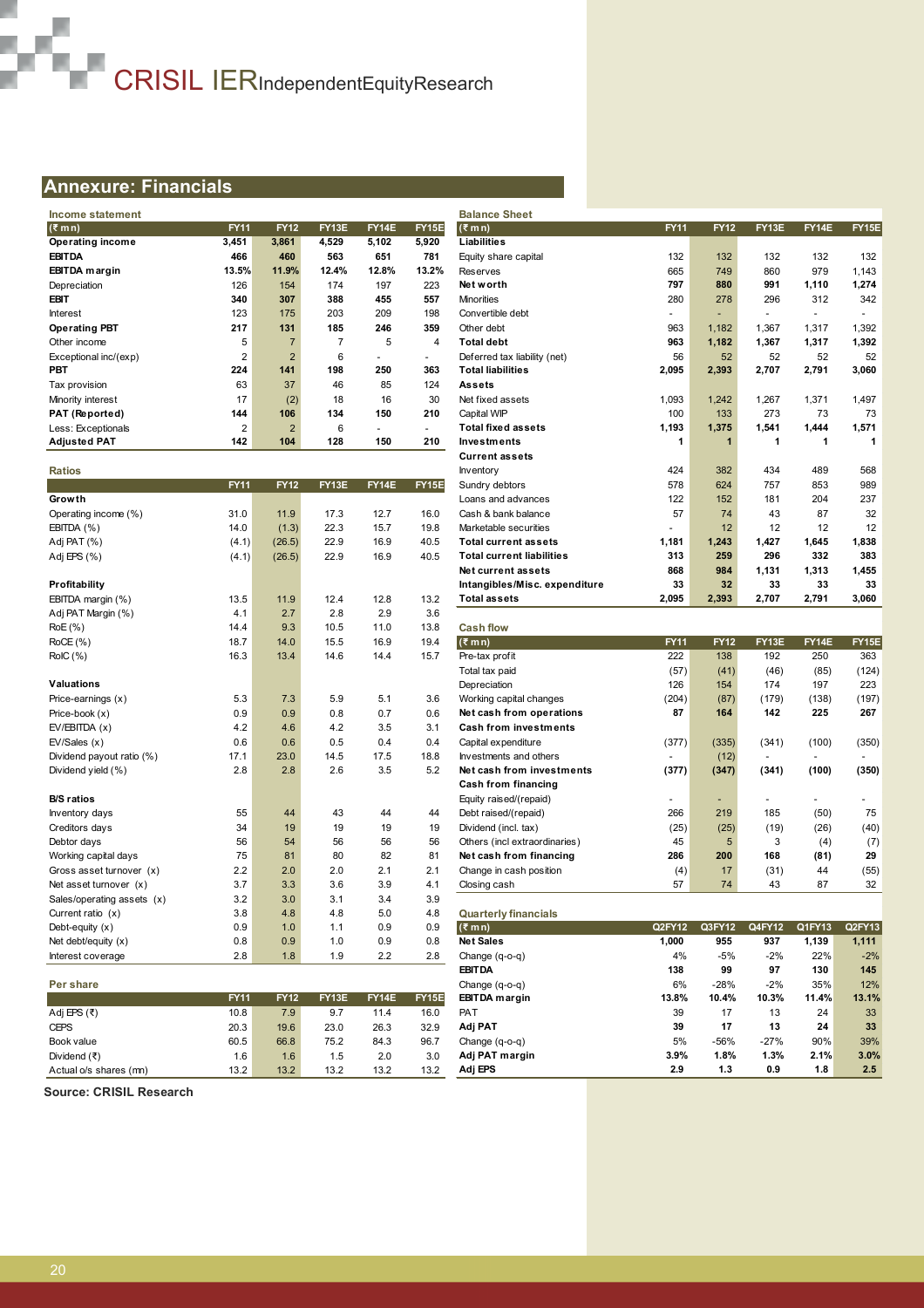

## **Focus Charts**



**Source: Company, CRISIL Research Source: Company, CRISIL Research** 

## **EBITDA margin to expand the example of the expanding PAT and PAT margin trend**



## Shareholding pattern over the quarters **Returns vis-à-vis Nifty**



**Source: Company, CRISIL Research Source: Company, CRISIL Research** 

Revenues to grow at 15% CAGR **Paint container segment to remain the major contributor Revenues** to grow at 15% CAGR





**Source: Company, CRISIL Research Source: Company, CRISIL Research** 





-indexed to 100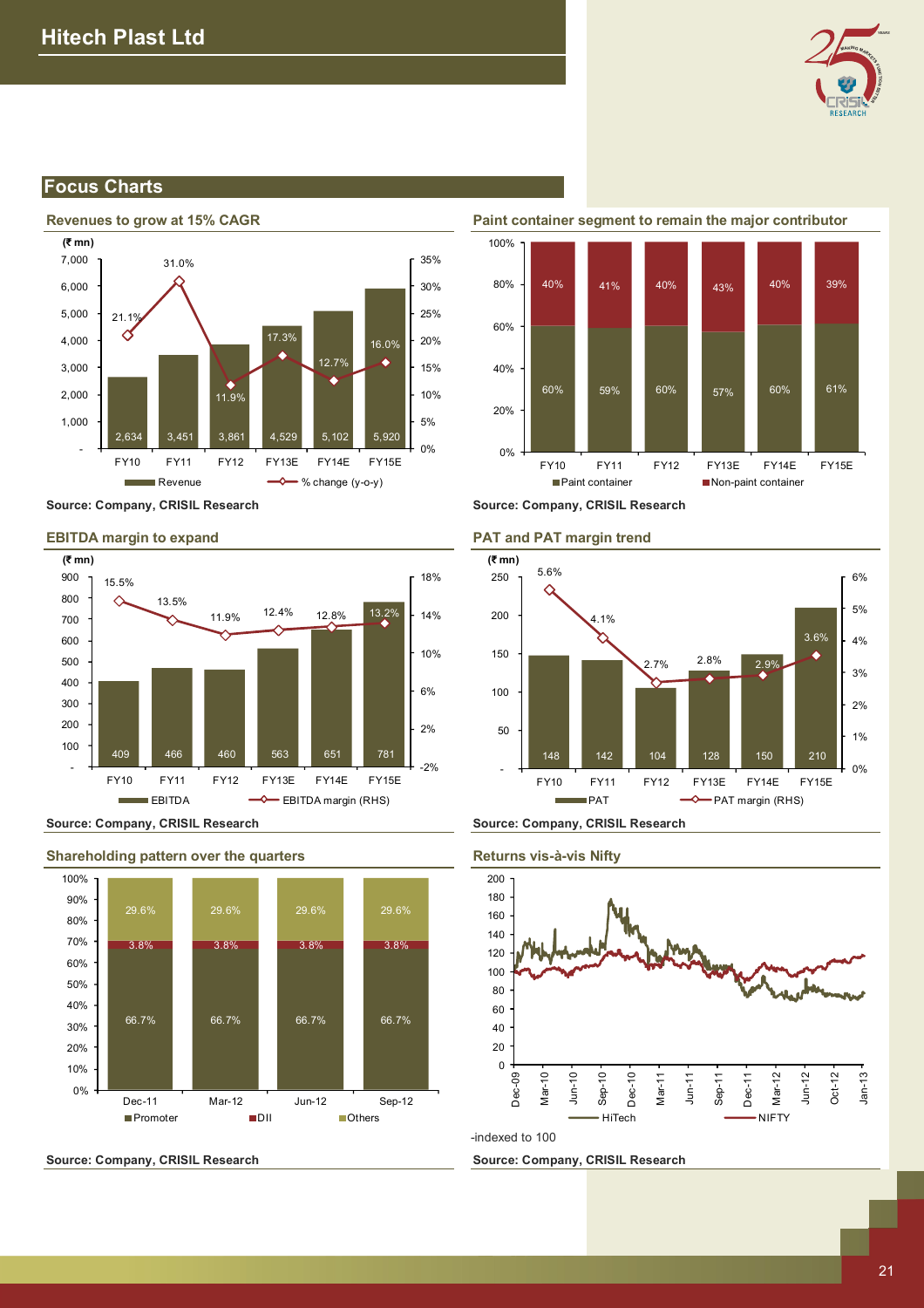

*This page is intentionally left blank*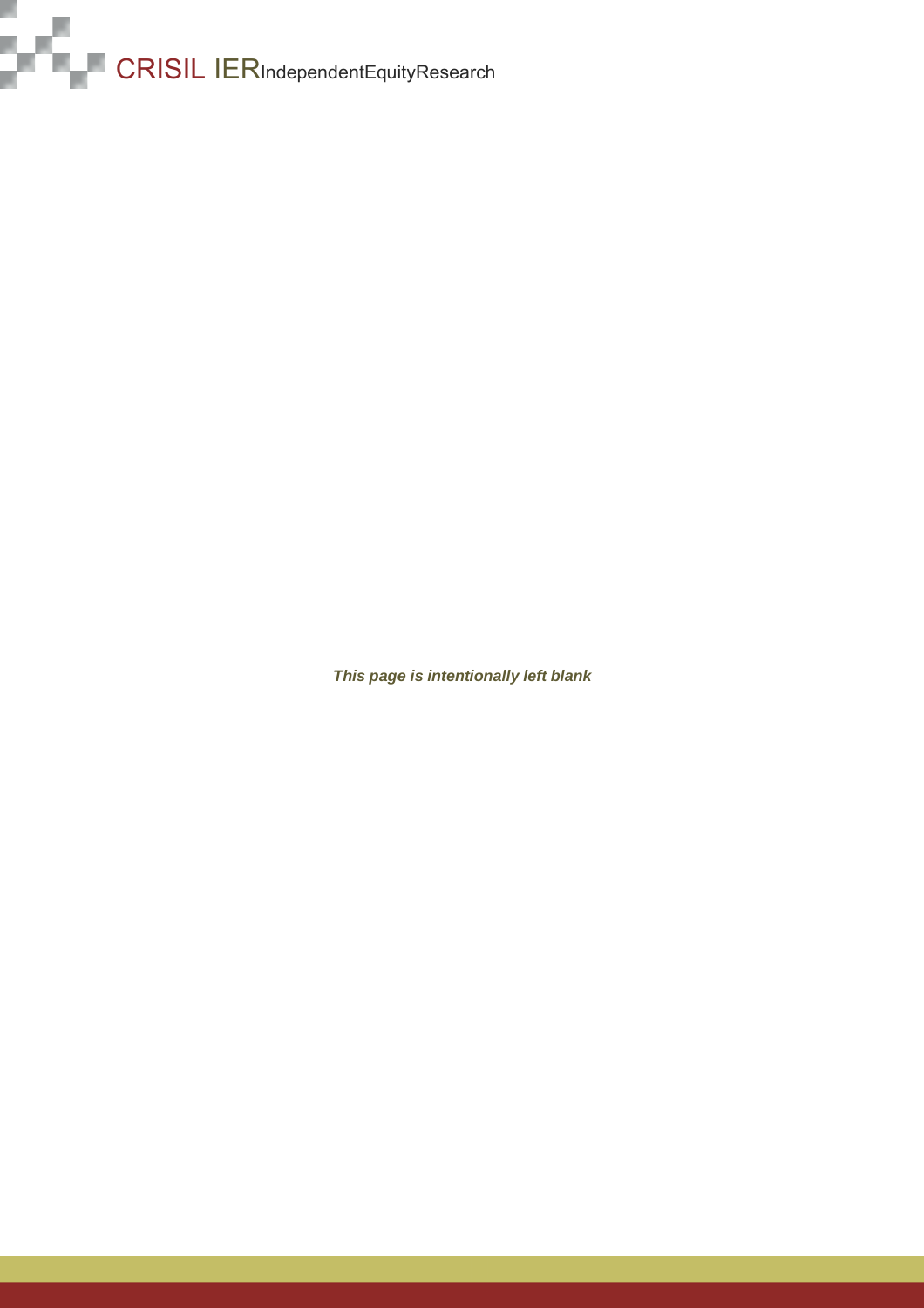

*This page is intentionally left blank*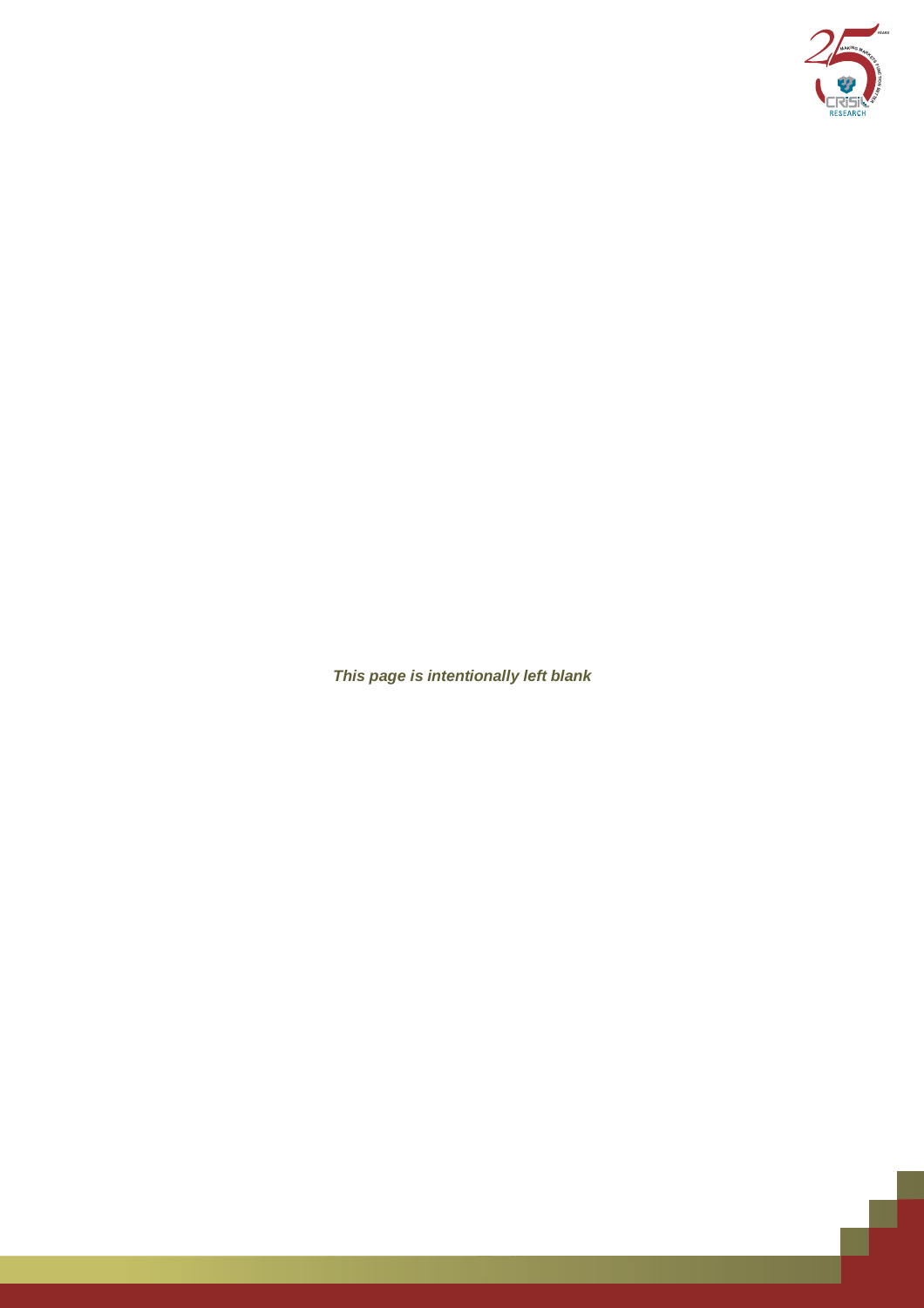## **CRISIL Research Team**

| <b>President</b>           |                                                 |                  |                            |
|----------------------------|-------------------------------------------------|------------------|----------------------------|
| Mukesh Agarwal             | <b>CRISIL Research</b>                          | +91 22 3342 3035 | mukesh.agarwal@crisil.com  |
|                            |                                                 |                  |                            |
| <b>Analytical Contacts</b> |                                                 |                  |                            |
| Prasad Koparkar            | Senior Director, Industry & Customised Research | +91 22 3342 3137 | prasad.koparkar@crisil.com |
|                            |                                                 |                  |                            |

| Binaifer Jehani  | Director, Customised Research           | +91 22 3342 4091 | binaifer.jehani@crisil.com  |
|------------------|-----------------------------------------|------------------|-----------------------------|
| Manoj Mohta      | Director, Customised Research           | +91 22 3342 3554 | manoj.mohta@crisil.com      |
| Sudhir Nair      | Director, Customised Research           | +91 22 3342 3526 | sudhir.nair@crisil.com      |
| Mohit Modi       | Director, Equity Research               | +91 22 4254 2860 | mohit.modi@crisil.com       |
| Jiju Vidyadharan | Director, Funds & Fixed Income Research | +91 22 3342 8091 | jiju.vidyadharan@crisil.com |
| Ajay D'Souza     | Director, Industry Research             | +91 22 3342 3567 | ajay.dsouza@crisil.com      |
| Ajay Srinivasan  | Director, Industry Research             | +91 22 3342 3530 | ajay.srinivasan@crisil.com  |
| Rahul Prithiani  | Director, Industry Research             | +91 22 3342 3574 | rahul.prithiani@crisil.com  |

|                 | <b>Business Development</b>                        |                  |                            |  |  |  |  |  |  |  |  |  |
|-----------------|----------------------------------------------------|------------------|----------------------------|--|--|--|--|--|--|--|--|--|
| Siddharth Arora | Director, Customised Research                      | +91 22 3342 4133 | siddharth.arora@crisil.com |  |  |  |  |  |  |  |  |  |
| Sagar Sawarkar  | Associate Director, Equity Research                | +91 22 3342 8012 | sagar.sawarkar@crisil.com  |  |  |  |  |  |  |  |  |  |
| Deepak Mittal   | Associate Director, Funds & Fixed Income Research  | +91 22 3342 8031 | deepak.mittal@crisil.com   |  |  |  |  |  |  |  |  |  |
| Prosenjit Ghosh | Associate Director, Industry & Customised Research | +91 22 3342 8008 | prosenjit.ghosh@crisil.com |  |  |  |  |  |  |  |  |  |

## **Business Development** – **Equity Research**

## **Ahmedabad / Mumbai**

Vishal Shah – Regional Manager, Business Development Email : vishal.shah@crisil.com I Phone : +91 9820598908

## **Bengaluru / Mumbai**

Shweta Adukia – Regional Manager, Business Development Email : Shweta.Adukia@crisil.com I Phone : +91 9987855771

## **Chennai / Hyderabad**

Sagar Sawarkar – Associate Director, Equity Research Email : sagar.sawarkar@crisil.com I Phone : +91 9821638322

## **Delhi**

Arjun Gopalkrishnan – Regional Manager, Business Development Email : arjun.gopalakrishnan@crisil.com I Phone : +91 9833364422

## **Kolkata**

Priyanka Murarka – Regional Manager, Business Development Email : priyanka.murarka@crisil.com I Phone : +91 9903060685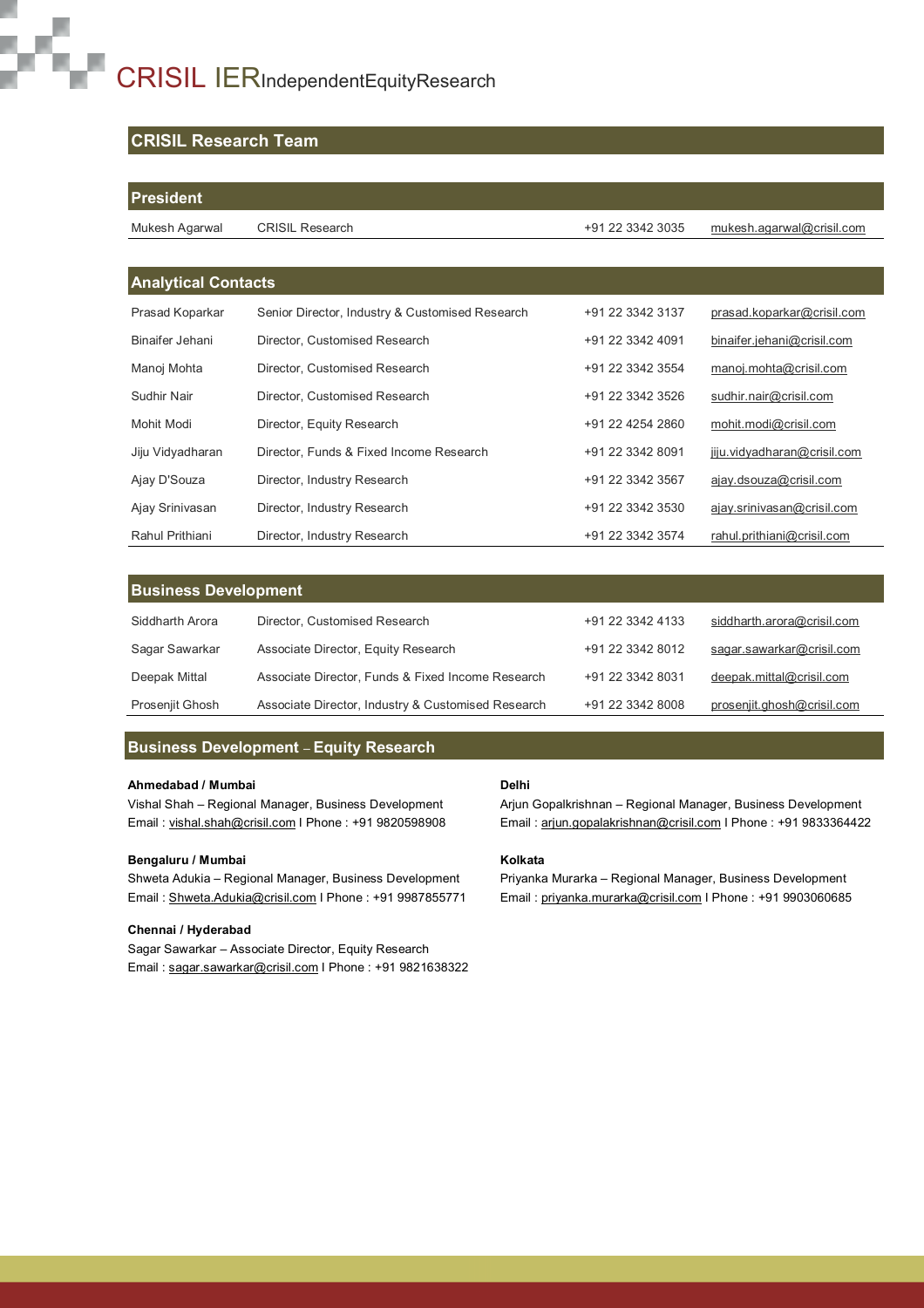

## **Our Capabilities Making Markets Function Better**

## **Economy and Industry Research**

- **Largest team of economy and industry research analysts in India**
- Coverage on 70 industries and 139 sub-sectors; provide growth forecasts, profitability analysis, emerging trends, expected investments, industry structure and regulatory frameworks
- 90 per cent of India's commercial banks use our industry research for credit decisions
- **■** Special coverage on key growth sectors including real estate, infrastructure, logistics, and financial services
- **Inputs to India's leading corporates in market sizing, demand forecasting, and project feasibility**
- Published the first India-focused report on Ultra High Net-worth Individuals
- All opinions and forecasts reviewed by a highly qualified panel with over 200 years of cumulative experience

## **Funds and Fixed Income Research**

- Largest and most comprehensive database on India's debt market, covering more than 14,000 securities
- **Largest provider of fixed income valuations in India**
- **▪** Value more than ₹33 trillion (USD 650 billion) of Indian debt securities, comprising 85 per cent of outstanding securities
- **▪** Sole provider of fixed income and hybrid indices to mutual funds and insurance companies; we maintain 12 standard indices and over 80 customised indices
- **▪** Ranking of Indian mutual fund schemes covering 71 per cent of average assets under management and ₹4.7 trillion (USD 94 billion) by value
- Retained by India's Employees' Provident Fund Organisation, the world's largest retirement scheme covering over 50 million individuals, for selecting fund managers and monitoring their performance

## **Equity and Company Research**

- **Largest independent equity research house in India, focusing on small and mid-cap companies; coverage** exceeds 100 companies
- **▪** Released company reports on all 1,401 companies listed and traded on the National Stock Exchange; a global first for any stock exchange
- **▪** First research house to release exchange-commissioned equity research reports in India
- Assigned the first IPO grade in India